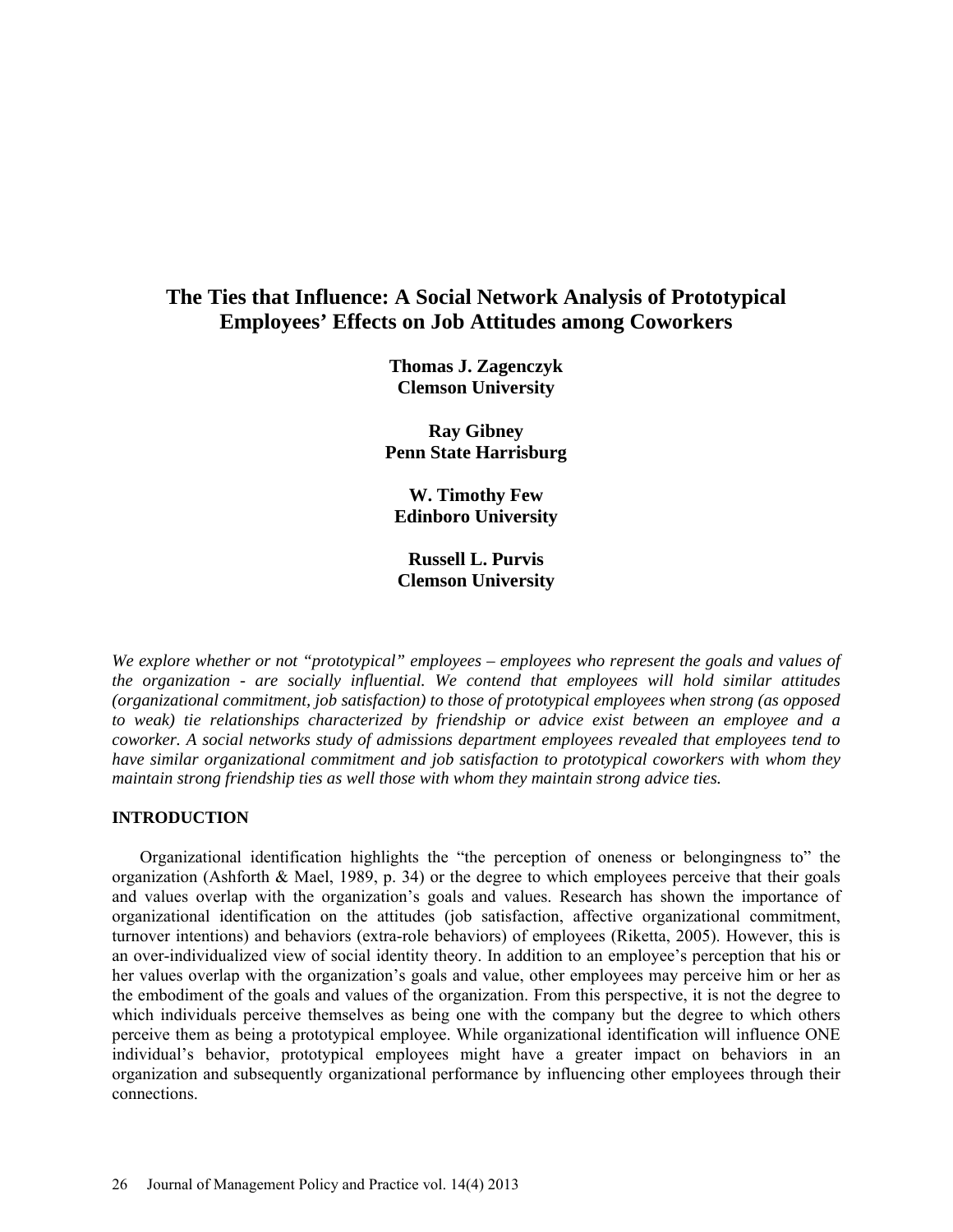Prototypes are preeminent to the understanding organizational identification because "prototypes are part and parcel of a group's collective identity, which is a members' shared sense of who they are as a group" (Bartel & Wiesenfeld, 2012, p.7). Although organizational identification research provides important insights into the behaviors of individual employees, we believe that an important and largely overlooked aspect of research is the effect that prototypical employees – or employees who are perceived as the embodiment of the goals and values of the organization - have on their coworkers. With this in mind, we explore whether or not employees who are construed by their peers as "prototypical" organization members (that is, representative of the group's identity and values; De Cremer, van Dijke,  $\&$ Mayer, 2010; Hogg & van Knippenberg, 2003) are socially influential within the workplace. We also expand current research by conceptualizing the employee-prototype relationship as a social network tie which has been here-to-date overlooked in research.

To make our arguments, we draw on social identity, social information processing, and social comparison theories as well as social network research examining tie strength and tie content. We conceptualize the relationship between employee and a prototypical organizational member as a specific social network tie. Our approach allows us to systematically test the extent to which prototypes are influential in organizations, and determine whether or not such employees are influential even in the presence of other relationships that have been shown to be socially influential in previous research (for a review, see Brass, Galaskawicz, Greve, & Tsai, 2004) such as friendship and advice ties.

# **LITERATURE REVIEW AND HYPOTHESES DEVELOPMENT**

#### **Identification, Categorization and Prototypes**

The spectrum of human interaction is bounded by endpoints of purely interpersonal interaction (exchange partner is evaluated solely on personal characteristics) and purely intergroup interaction (exchange partner is evaluated solely on group characteristics) (Hornsey, 2008). During interactions of an intergroup nature, an individual's self-concept is predicated on membership in a group which is also known as a person's social identity which is one of three levels of self-concept. The super- and subordinate levels are human identity and personal identity respectively. In addition, social identity is not a monolithic identity in that individuals simultaneously maintain memberships in various groups including their employing organizations, which is known as organizational identification.

Self-categorization is a fundamental element of the identification process (Turner & Oakes, 1989). In addition, prototypes form the basis of self-categorization. According to self-categorization theory and social identity theory, individuals ascribe the distinctive characteristics of the group to a prototype (Bartel &Wisenfeld, 2012). Prototypes may be either a fictional conglomeration of the various individuals and characteristics or another employee in the organization. A comparative process then transpires where individual characteristics are compared to the prototype's attributes. The closer fit between individual and prototypical attributes the greater propensity to identify or incorporate the organization's identity into the personal identity

When an employee identifies strongly with the organization, he or she has incorporated the organization into his or her personal identity and is psychologically enmeshed with the organization's purpose, mission, goals and values as well as its successes and failures (Ashforth & Mael, 1989). Accordingly, high identifiers have a strong psychological connection to the organization, which, in turn, has a positive effect on their level of commitment, effort and attitudes about the organization (e.g., Riketta, 2005). However, researchers have largely overlooked the possibility that individuals who identify with the organization to a high degree can affect the attitudes, perceptions, and behaviors of other employees because these individuals may be perceived as prototypes. This oversight is significant for two reasons. First, employees will form networks comprised of informal relationships with other employees, which have important employee and organizational consequences (e.g., Brass et al., 2004). Second, the degree to which the individuals who comprise an employee's network identify with the organization will vary. This is significant given that individuals who have high levels of identification potentially have significant influence over other employees (e.g., van Dijke & DeCremer, 2008).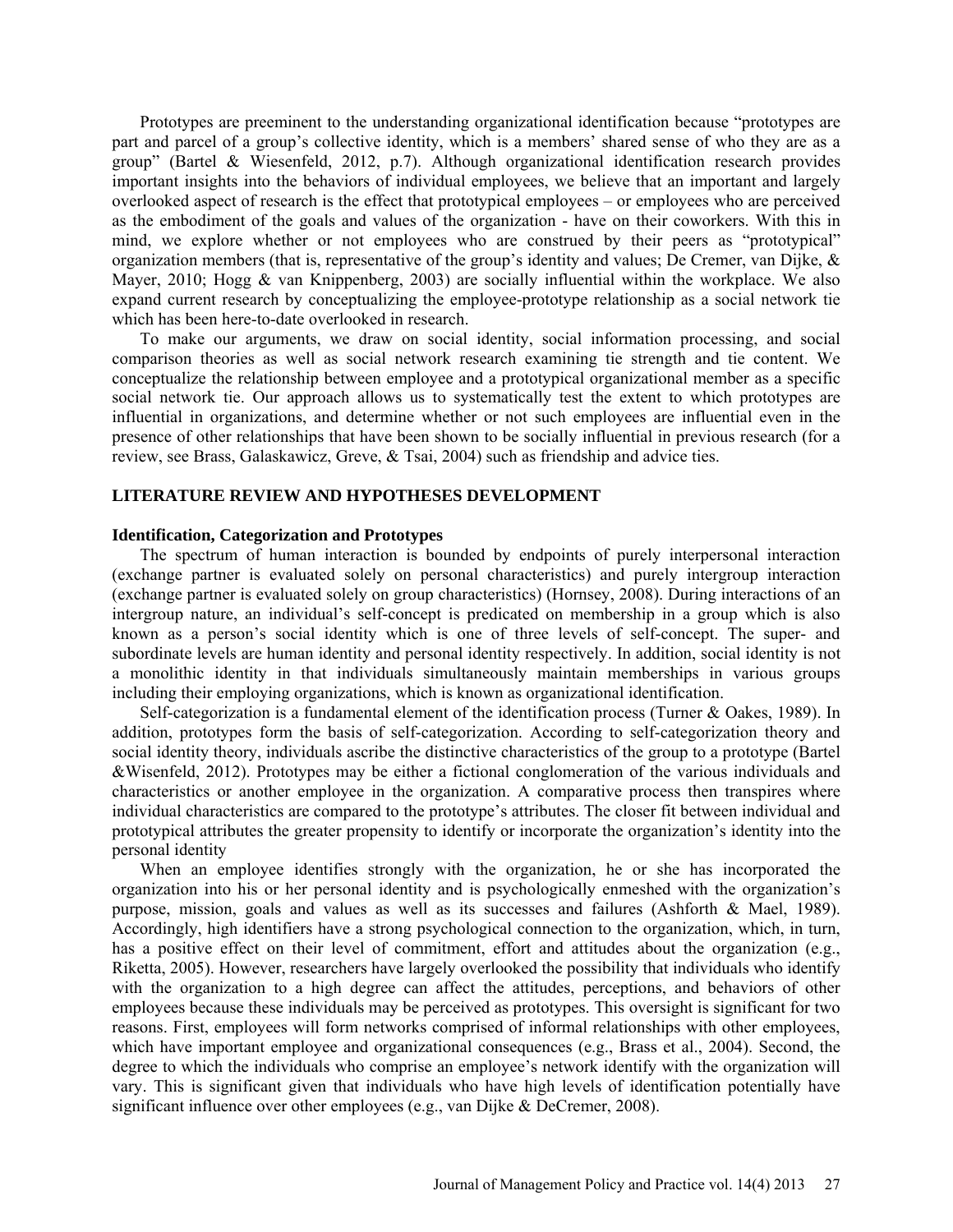This contention is based on the assumption that employees are motivated to be viewed as legitimate organizational members and maintain higher levels of esteem through membership in the group (Bartel  $\&$ Dutton, 2001). According to self-categorization theory, such a desire will compel an employee to categorize him- or herself as an organizational member and can engage the process of depersonalization. Depersonalization occurs when the employee transforms from being a distinct individual in an organization to being a representative of the meaning of organizational membership (Turner, 1985). Specifically, Hogg and Terry (2000) suggest that employees' perceptions of the attributes that define a typical organizational member will take the form of a prototype which embodies "all attributes that characterize groups and distinguish them from other groups, including beliefs, attitudes, feelings, and behaviors" (p. 123). Assimilation of the prototype into the self-concept causes an employee to see him or herself as highly similar to other organizational members.

The propensity to self-categorize creates two conditions that suggest that prototypical employees can influence other employees. First, since prototypes are exemplary organizational members and have higher levels of organizational identification, high identifiers will likely be viewed as having the most socially accepted or valid opinions, attitudes and beliefs (Turner & Oakes, 1989). Such validation provides individuals seen as prototypes with the necessary credibility and legitimacy to influence the opinions of other organization members. Second, the process of self-categorization creates impressions among organizational members that they belong to a group comprised of similar others, which in turn creates an ideal environment for prototypical employees to influence others. When this is considered in conjunction with the arguments of Turner (1985) and Turner and Oakes (1989), which suggest that social influence is a subjective rather than an objective phenomenon, it seems plausible that prototypes may be socially influential.

#### **Prototypes and Social Networks**

In order to determine whether prototypical employees are socially influential, we examine prototypicality through the lens of social networks analysis. Social networks are the mechanism through which social influence occurs in an organization because they provide employees access to the beliefs of other employees who help them to form job- and organization-related perceptions (Ibarra & Andrews, 1993). By examining the level of perceptual similarity that exists between an employee and the coworkers regarded as prototypes, we can, to an extent, understand the degree to which prototypes are socially influential.

To date, the relationship between an employee and perceived prototype has not been conceptualized as a network tie. The idea of a prototype tie differs from friendship and advice ties typically examined in social networks research because an individual need not maintain a relationship with an employee to regard them as a prototype, but instead must only regard them as a prototypical member. This allows for the possibility that an employee's reputation could lead others to view them as a prototype, even if the employees do not directly interact. This underscores the importance of considering multiplex ties. Multiplexity refers to "overlapping social networks where the same people are linked together across different roles" (e.g., friend and prototype; Portes, 1998: 16).

Operationalizing prototypes as specific network ties also allows us to explore whether they are influential. Tie strength, defined as "the amount of time, the emotional intensity, the intimacy (mutual confiding) and reciprocal services that characterize the tie" (Granovetter, 1973: 1361), is a key focus of social networks research. Strong ties are more intimate, involve more self-disclosure and provide more than just instrumental exchange. Individuals who maintain strong ties are likely to have similar attitudes, background, experiences, and access to resources (Marsden & Campbell, 1984). In contrast to strong ties, exchanges that occur through weak ties are less frequent and less intimate. Weak ties are based on infrequent interaction, usually with individuals who reside outside of the focal individual's network, and provide access to different sources of information or resources that an individual does not receive through strong ties (e.g., Granovetter, 1973).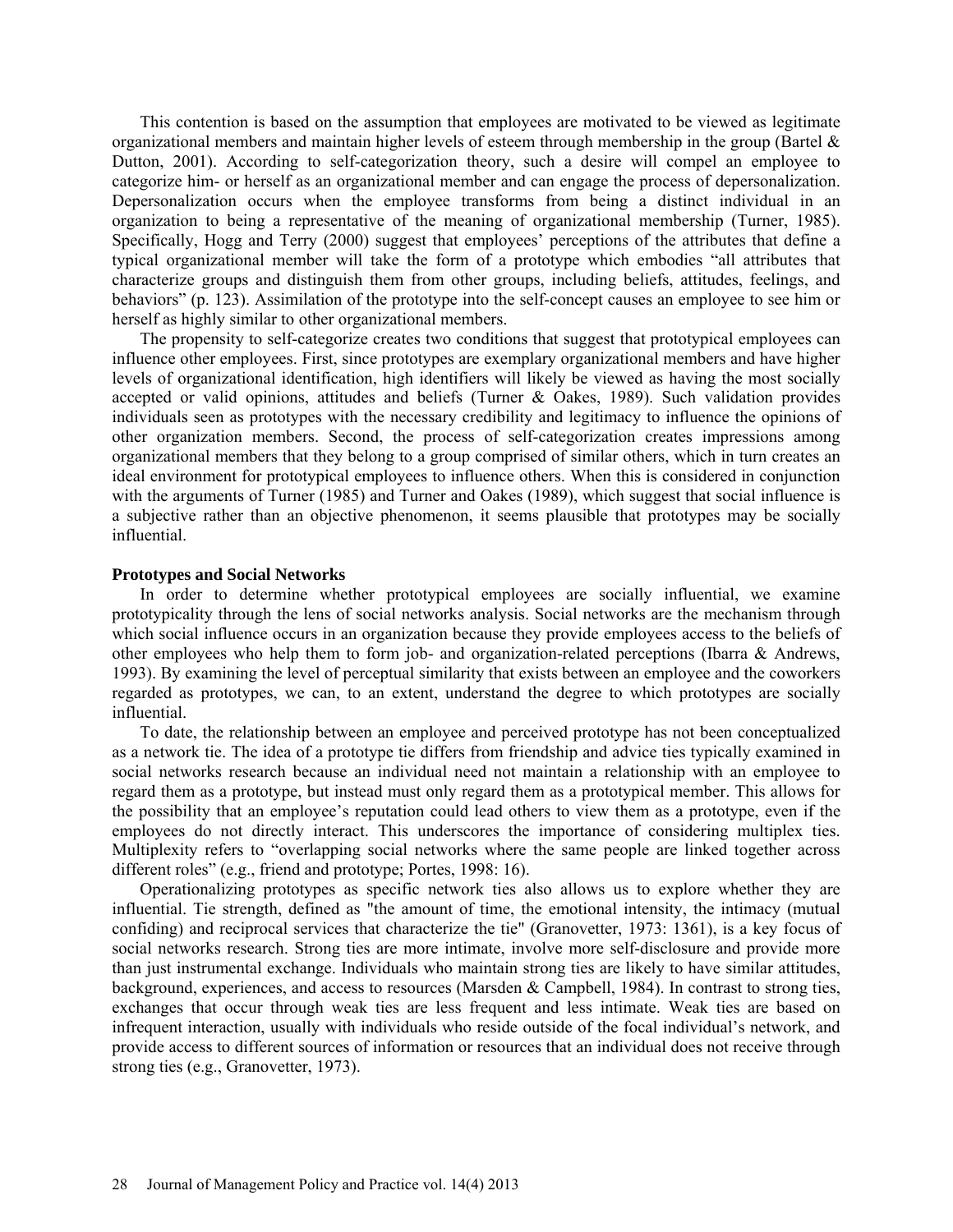#### **Social Learning Theory and Prototype Ties**

Bandura's (1986) social learning theory emphasizes the importance of observing and modeling the behaviors, attitudes, and emotional reactions of others in learning the behaviors and attitudes of those individuals. Ibarra (1999) demonstrated that investment bank and management consulting firm employees making the transition from entry-level to management positions observed and interacted with employees whom they admired in order to learn what behaviors, attitudes and perceptions made the admired employees successful (see also Bommer, Miles, & Grover, 2003). Integrating social learning and selfcategorization theory, we expect that, in seeking to be recognized as legitimate organizational members (Bartel & Dutton, 2001), employees will align their behaviors and attitudes with organizational prototypes through observation and modeling (Bandura, 1986; Turner, 1985).

*Hypothesis 1: An employee's (1a) organizational commitment and (1b) job satisfaction will be similar to the (1a) organizational commitment and (1b) job satisfaction of coworkers with whom that employee maintains strong prototype relationships.*

#### **Social Information Processing and Advice-Prototype Ties**

Social information processing plays a key role in shaping perceptions, attitudes, and behaviors in organizations. The core argument of social information processing theory is that because organizations are complex and ambiguous environments, perceptions are influenced by the social context in which they form. This may occur as a result of direct statements from others, though intentional or unintentional behavioral cues, and by focusing individuals' attention on certain aspects of the organization and away from others (Salancik & Pfeffer, 1978). Research generally supports the ideas behind social information processing theory, as social information affects doctors' decisions to provide new drugs (Coleman, Katz, & Menzel, 1966), employees' attitudes towards new technology (Burkhardt, 1994), perceptions of organizational coordination (Meyer, 1994), and perceptions of employer-employee relationships (Ho  $&$ Levesque, 2005; Zagenczyk, Scott, Gibney, Murrell, & Thatcher, 2010).

We argue that social information processing will occur through advice ties because employees share information and knowledge related to the completion of their work through such ties (Umphress, Labianca, Brass, Kass, & Scholten, 2003). Advice ties are characterized by cognitive trust, or the belief that another has the ability and competence to provide help (McAllister, 1995). Therefore, asking an individual for advice is an indication of respect for the opinion of that individual and an expectation that help from that individual is available and useful. When advice is provided by prototypes, it will be more credible and salient, and employees will be more likely to follow it. By receiving advice from prototypes, beliefs about the organization will be shared either directly through discussion of organizational conditions or indirectly through conversations concerning other work-related topics. Through this interaction, individuals involved in advice-prototype relationships are exposed to others' beliefs about the organization.

*Hypothesis 2: An employee's (2a) organizational commitment and (2b) job satisfaction*  will be similar to the (2a) organizational commitment and (2b) job satisfaction of *coworkers with whom that employee maintains strong advice-prototype relationships.*

#### **Social Comparison and Friend-Prototype Ties**

Social influence can also occur when individuals draw comparisons between themselves and other individuals in order to better understand ambiguous situations. Social comparison theory (Festinger, 1954) suggests that (1) individuals learn about themselves through comparison with others; (2) individuals who have similar characteristics, such as race, gender, etc. are often chosen for comparison; and (3) social comparisons will have strong effects when objective nonsocial comparisons are unavailable and when others' evaluations are important to the individual.

Social comparison is prevalent in organizations because frequently employees' evaluations regarding their jobs and their relationship with the organization are subjective (e.g., Zagenczyk et al., 2010). Social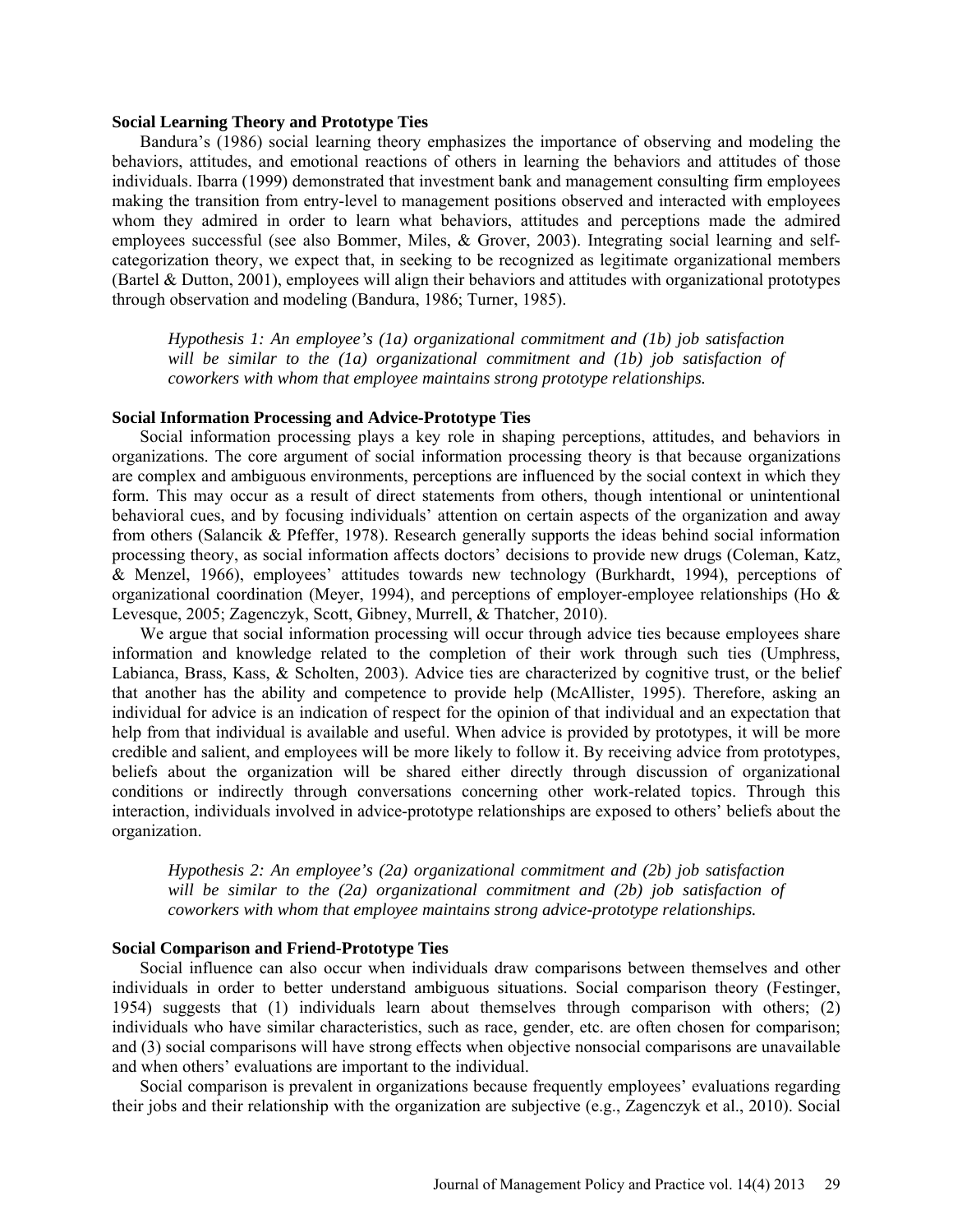comparison results in similar perceptions between two individuals when one employee identifies with a coworker. When the coworker shares his or her beliefs about the organization, those beliefs will serve as signal to the employee regarding how he or she should interpret the situation (Felson & Reed, 1986). In particular, friendship ties are often used for social comparison because they develop between individuals with similar personal characteristics such as race, gender, age, and religion (Marsden, 1988). For instance, Wheeler and Miyake (1992) showed that social comparison was most frequent among close friends, followed by friends with whom individuals were somewhat close, and least likely among individuals who were not friends. Individuals depend on friends for socio-emotional support, especially for sensitive issues (Sias & Cahill, 1998) and tend to make career decisions that are similar to those of their friends (Kilduff, 1990). Further, employees who share friendship ties are more likely to exchange both positive and negative gossip (Grosser, Lopez-Kidwell, & Labianca, 2010). Accordingly, we expect that:

*Hypothesis 3: An employee's (3a) organizational commitment and (3b) job satisfaction*  will be similar to the (3a) organizational commitment and (3b) job satisfaction of *coworkers with whom that employee maintains strong friend-prototype.*

# **Social Learning, Social Information Processing, Social Comparison and Friend-Advice-Prototype Ties**

Employees may also have relationships with individuals whom they consider to be prototypes, friends, and advice sources. Such prototype-friendship-advice ties may be extremely influential because they serve as a source of social information processing, social learning, and social comparison. Therefore, based upon our previous arguments, we expect an employee's job- and organization-related perceptions will be positively related to those of strong prototype-friendship-advice ties; as such ties will be a source of social information processing and learning.

*Hypothesis 4: An employee's (4a) organizational commitment and (4b) job satisfaction* will be similar to the (4a) organizational commitment and (4b) job satisfaction of *coworkers with whom that employee maintains strong friend-advice-prototype relationships.*

#### **METHODS**

#### **Participants and Procedures**

To test the hypotheses, a field study was conducted using employees from a section of the admissions department at a large public university in the eastern United States. Marsden (1990) suggests that membership in a specific organization, such as a work group, is a natural boundary for conducting social network research. Further, we were interested in how individuals' relationships within their organization were related to their affective organizational commitment and job satisfaction, so it is logical to test the hypotheses in a single establishment. At our research site, the admissions department is regarded as a specific organization in and of itself. It is run by a group supervisor and is responsible for coordinating and executing thousands of campus tours for prospective students each year as well as performing telemarketing duties, and representing the university on recruiting trips.

Data were collected as part of a larger survey given during a retreat sponsored by the organization. Respondents were told that the purpose of the survey was to investigate their experiences and the knowledge they had gained while performing their jobs. Employees were assured that their responses would remain confidential. To encourage participation, six \$50 gift certificates to local businesses were provided to randomly selected employees who completed the survey. Of the 138 members in the work unit, 101 were present at the meeting and complete data was obtained from 93 employees making the response rate 67%. The mean tenure of employees was of 1.94 years (s.d.  $= 1.26$ ). The sample was 60.2% female and 80.6% Caucasian, 11.8% African-American, 5.4% Asian, and 2.2% other.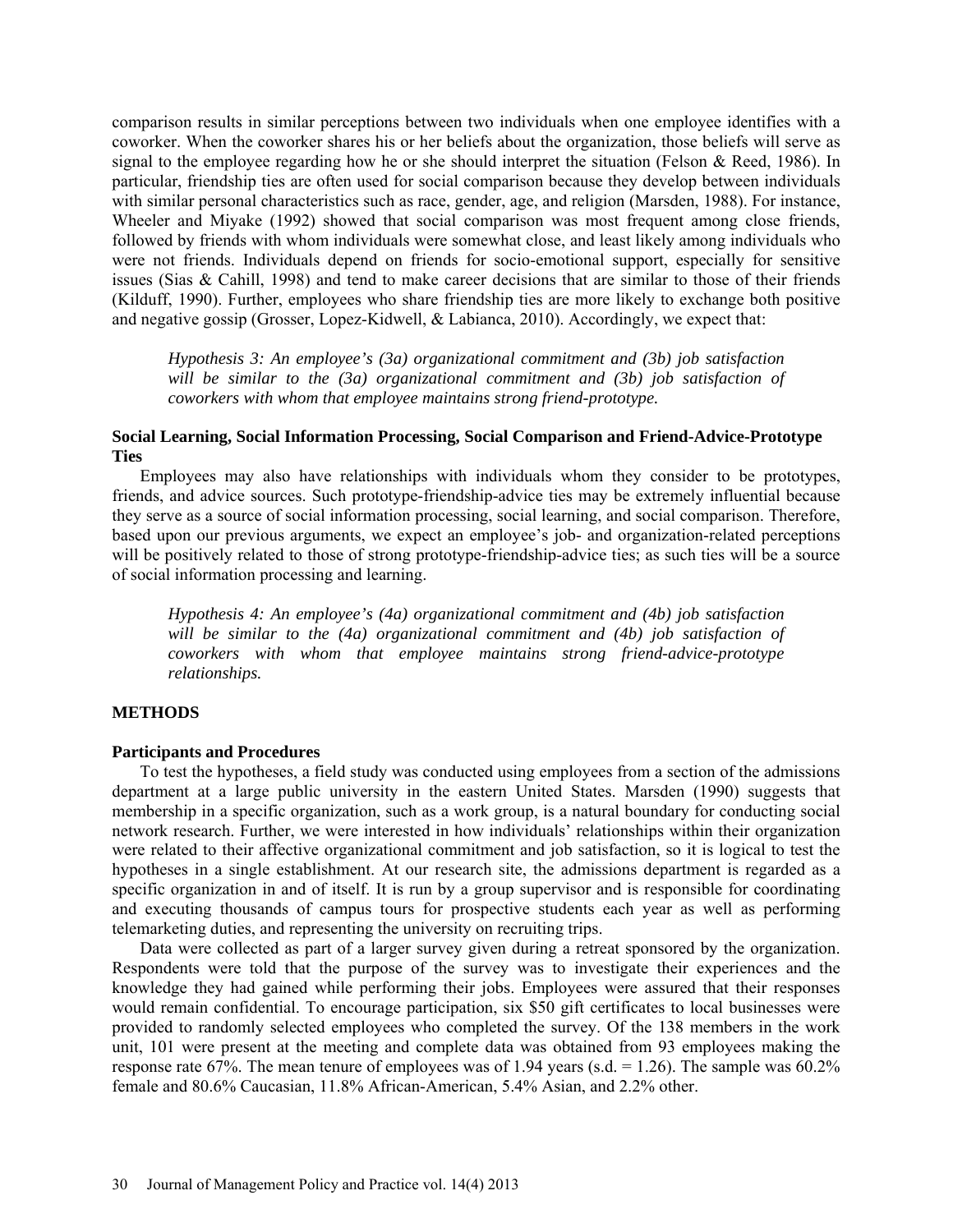Next, respondents were given a roster including the names of all employees and asked questions about their relationships with them. Pictures of all employees were provided along with the survey so that respondents were more confident that they were answering questions about the correct individuals. In the third portion of the survey, employees were asked about their perceptions of organizational commitment and job satisfaction, as well as leadership positions they held and demographic information including gender, race, and tenure.

#### **Measures**

*Social Network Ties.* Each question on the sociometric survey explored whether or not a certain type of tie existed between employees. As is common in most social networks research, all network measures were collected using a single item (e.g., Ibarra & Andrews, 1993). Although multi-item scales would be preferred, such scales are difficult to administer in social networks research because each employee must provide information concerning his or her relationships with every other member of the organization. Thus, multi-item scales would be time-consuming and impractical for respondents because such scales create high levels of fatigue (see Marsden, 2011). Wanous, Reichers, and Hudy (1997) present evidence that single-item measures are acceptable when situational constraints make a multi-item scale impractical or impossible. Their findings, which drew on meta-analytic job satisfaction data, revealed that single item measures have acceptable reliability. We minimized ambiguity by providing a detailed explanation of each tie. Further, in accordance with Marsden (1990), we used a roster that increases the reliability of network data concerning recurring interactions compared to other procedures such as having employees recall the individuals with whom they maintain relationships.

In order for a tie to be counted, both employees in the dyad needed to acknowledge its existence (with the exception of prototype ties). This methodology increases the accuracy of the measurement of social networks (Hammer, 1985), because it is more likely that a tie actually exists when it is acknowledged by both parties. The reciprocity requirement also decreases single-source bias because reciprocal measures are not derived solely from the perceptions of one employee, but rather are verified by another individual in the organization.

Another important point regarding measurement of social networks variables in this study is that, in both analyses, non-overlapping ties were used. That is, each employee was assumed to have one (or no) relationship with each other employee in the organization. For example, if employee A indicated that employee B was a friend and a prototype, employee B would be considered a friend-prototype tie of employee A. However, employee B would not be considered a friendship tie and a prototype tie as well; such a tie would only be counted as a friend-prototype tie. Thus, ties are only counted once in the analysis we used, reducing multicolinearity associated with counting the same tie in several different networks.

Friendship, advice and prototype ties were used as the building blocks for all of the variables in this study. Consistent with previous research (Ibarra & Andrews, 1993; Morrison, 2002), friendship ties were measured by asking each respondent to identify coworkers "who you see as an organization member as well as socially – outside of activities related to the organization (yes/no)." Advice ties were measured by asking each respondent to identify those employees who "provide job-related advice, meaning that this person has been a source of information related to your job as a member of this organization (yes/no)." Prototype ties were assessed in a manner similar to friendship and advice ties. Each employee was asked to identify whether or not each other individual in the organization was "an employee who has a high level of performance and serves as an excellent example of the goals and values of the organization (yes/no)".

Data on employee friendship ties, advice ties, and prototype ties were compiled into a friendship matrix, an advice matrix, and a prototype matrix respectively. Friendship, advice, and prototype matrices were created according to the following procedures. For friendship ties, if person i selected person j as a friend, and person j selected person i as a friend, cell entry Xij in the friendship matrix was 1. If either person i or j did not indicate that a friendship tie existed, 0 was entered into cell Xij in the friendship matrix. For advice ties, if person i indicated that person j was a source of advice, or if person j indicated that person i was a source of advice, cell entry Xij was a 1. If neither person i nor person j acknowledged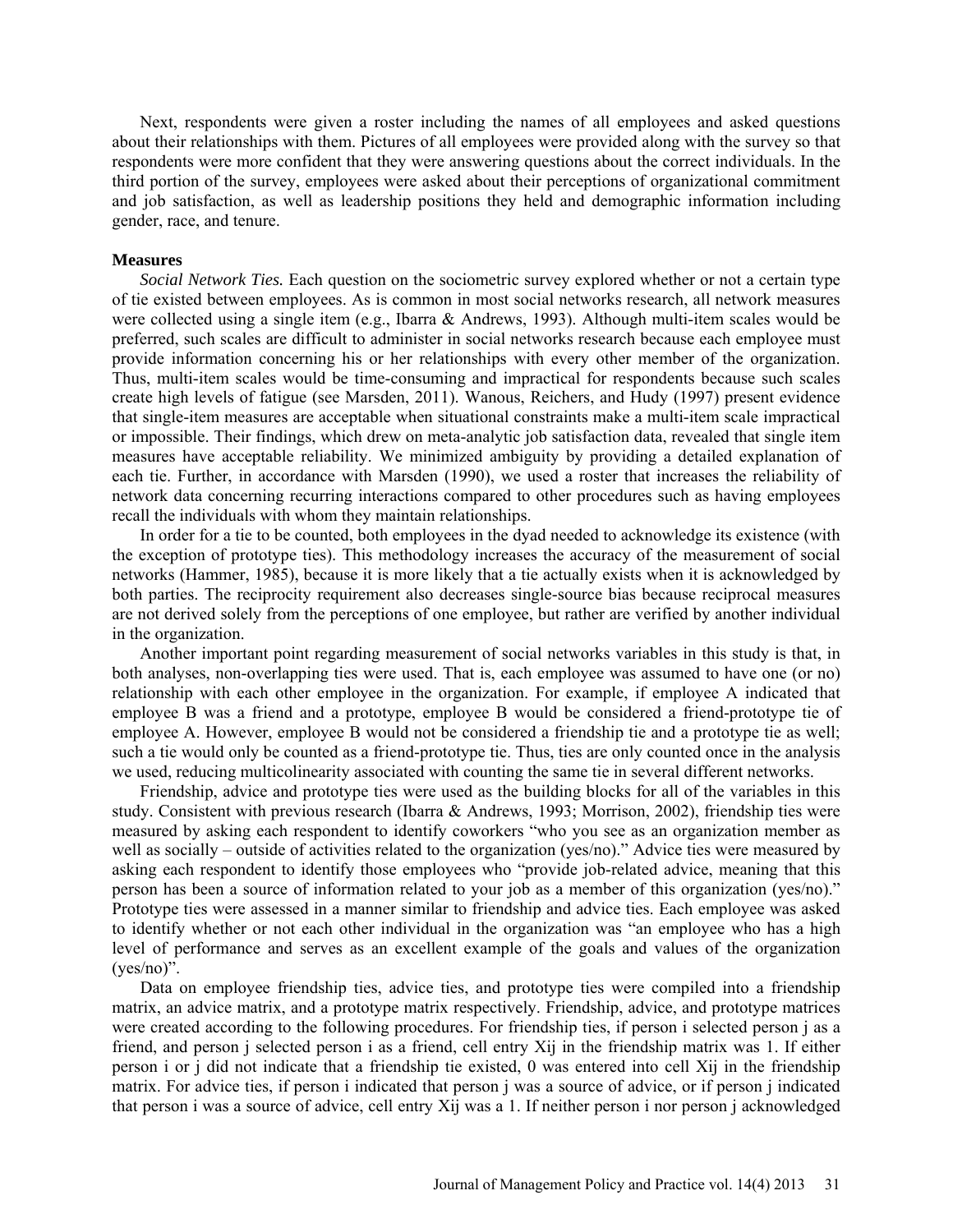that advice was shared, a 0 was entered in cell Xij. For prototype ties, if person i indicated that person j was a prototypical, or if person j indicated that person i was prototypical, cell entry Xij was a 1. If neither person i nor person j acknowledged that the other was prototypical a 0 was entered in cell Xij. We used different procedures to compute friendship ties vs. advice/prototype ties because friendship ties should be acknowledged by both parties to ensure accuracy (Hammer, 1985), although advice ties and prototype ties could be asymmetric (or one-way/unreciprocated) ties (e.g., person i receives advice from person j, but person j does not receive from person i; person j believes that person i is prototypical, but person i does not believe that person j is a prototype). Because square matrices are used in QAP regression, the 93 participants surveyed create a sample size of 8556 (93 x 92) observations.

To measure tie strength, a frequent contact matrix was created. Nelson (1989) suggested that tie strength in organizations could be measured by asking respondents how frequently they interacted with others in the network. To build the frequent contact matrix which represented strong ties, each employee was asked whether or not they interacted with every other employee "at least once a week (yes/no)." If person i indicated that they had frequent contact with person j, and person j indicated that they had frequent contact with person i cell entry Xij in the frequent contact matrix was 1.

*Strong Prototype, Friend, and Advice Ties.* The strong prototype, advice, and friendship matrices were computed by multiplying the frequent contact matrix and each of these matrices, respectively.

*Dependent Variables.* The dependent variables in this study are similarity in organizational commitment and similarity in job satisfaction. Using these variables as measures of social influence is consistent with many other social influence studies (e.g. Burkhardt, 1994; Coleman et al., 1966; Ibarra & Andrews, 1993). Consistent with other measures of perceptual similarity used in past social network research, we measured similarity in dependent variables as the extent to which the focal employee's attitude in question was similar to those of each of his/her network ties.

*Similarity in Organizational Commitment.* To calculate similarity, we performed the following steps. First, we measured affective organizational commitment using the eight-item version of the organizational commitment questionnaire (OCQ; Mowday, Steers, & Porter, 1979). Participants responded to each question using a five-point Likert scale ranging from  $1 =$  strongly disagree and  $5 =$ strongly agree. A sample item from this scale is, "I am proud to tell others that I am part of this work group." Next, each participant's responses to the OCQ were averaged to create a mean commitment score in which higher scores represented higher levels of commitment. Then the degree of dissimilarity was computed by taking the absolute difference between individual i's mean commitment score and individual j's mean commitment score (Meyer, 1994). Finally, the composite scores were used to create a commitment dissimilarity matrix in which smaller numbers represented greater interpersonal similarity in organizational commitment.

*Similarity in Job Satisfaction.* We used five questions from the INDSALES job satisfaction scale (Churchill, Ford, & Walker, 1974). Responses were measured on a five-point scale ranging from 1 (strongly disagree) to 5 (strongly agree). A job satisfaction matrix was constructed in the same manner that organizational commitment matrix was created. Each cell in this matrix represented the absolute difference between two respondents' mean job satisfaction.

*Control Variables.* We included a number of social network variables as control variables in our analysis to show that relationships between prototype ties and organization- and job-related perceptions were not spurious relationships. The inclusion of social networks variables accounts for the possibility that perceptual similarity occurred because employees were friends with or received advice from employees whom they did not regard as prototypes. Consistent with past research which demonstrates that friendship and advice ties are related to perceptual similarity (i.e. Meyer, 1994), we controlled for strong and weak friendship, advice, and friend-advice ties. Matrices for these variables were constructed using the same procedures used to create matrices for the dependent variables.

Similarity with respect to organizational tenure, gender, race, and formal leadership positions were used as control variables. Tenure in the organization was represented as a matrix that represented difference between the number of years an employee had been a member of the organization relative to every other employee in the organization. Tenure is an important control variable because research has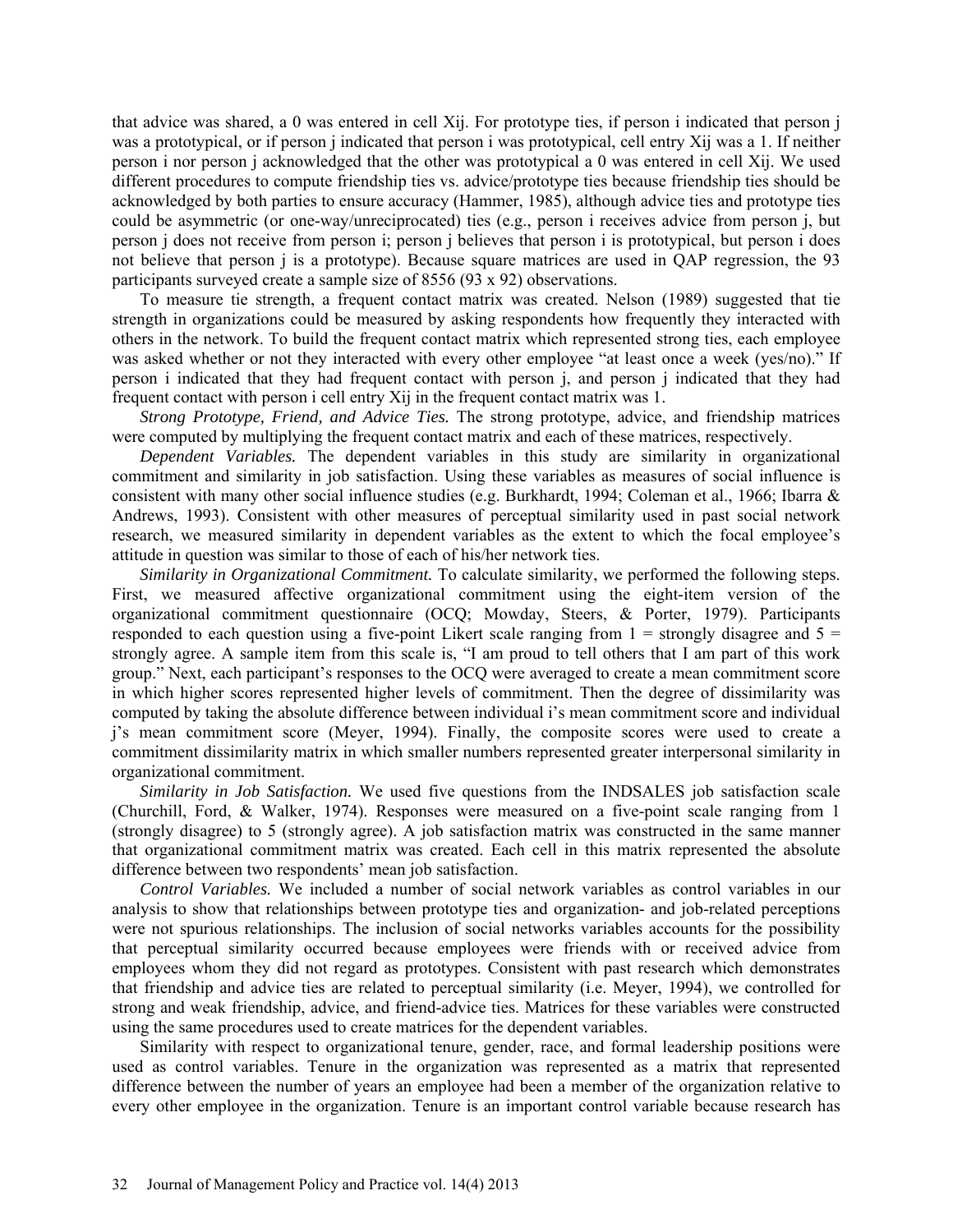shown that individuals with higher levels of organizational commitment and job satisfaction remain in organizations longer than other employees who have lower commitment and satisfaction. Gender was a dummy variable in which  $0 =$  male and  $1 =$  female. Gender was used as a control variable because research indicates that gender can influence an individual's position in informal networks (e.g. Brass, 1985). Race was dummy coded with  $0 =$  white and  $1 =$  non-white. Race was also included as a control, as research has shown that minorities are often marginalized in social networks (Mehra, Kilduff, & Brass, 1998). Finally, leadership positions held was used as a dummy variable in which  $0 =$  the employee did not hold a formal leadership position and  $1 =$  the employee held a leadership position. Whether or not an employee was a formal leader in the organization was also controlled to account for the possibility that leaders who were not viewed as prototypes influenced perceptions. Similarity matrices were constructed for all control variables based on absolute difference values with respect to each variable. For example, with respect to gender, two females would have similar gender because (dummy variable)  $1 - (dummy)$ variable)  $1 = 0$ .

#### **ANALYSIS AND RESULTS**

The level of analysis in this study is the dyad. Therefore, each variable is represented as a matrix in which rows and columns represent actors and cells represent a relational state between actors (Raider & Krackhardt, 2001: 68). A special analysis technique was required because dyadic relations are not independent of one another, as are observations in most social science research (Raider & Krackhardt, 2001). Social networks researchers suggest use of Quadratic Assignment Procedure regression, a test that is robust against autocorrelation, because there may be high levels of autocorrelation among the error terms in regular statistical models of social networks data (Raider & Krackhardt, 2001).

Data analysis was conducted using UCINET 6 for Windows, a network analysis program developed by Borgatti, Everett, and Freeman (2002). Quadratic assignment procedure correlation analysis was used to generate a bivariate correlation matrix and quadratic assignment procedure regression (QAP) was used to test the hypotheses. QAP correlation analysis consists of two steps (1) Pearson's correlation coefficients for corresponding cells in the two matrices are computed; and (2) the program permutes the rows and columns of one matrix and calculates the correlation between the matrices. The steps are repeated 1000 times. Each time, the correlation from step 1 is compared with the correlation from step 2 to compute the number of times the correlation generated by random permutations is larger or equal to the step 1 correlation.

To test all hypotheses, the dependent variable matrices were regressed on the social network matrices and control variable matrices using multiple regression QAP analysis (MRQAP). MRQAP is similar to QAP correlation analysis. Initially, the program runs standard multiple regression across corresponding cells of the dependent variable matrix, the social networks matrices, and the control variable matrices (Borgatti et al., 2002). Following this, all rows and columns from the dependent variable matrix are permuted randomly and the regression coefficient is recomputed. The program repeats this step 1,000 times to calculate an estimate the standard error. Results from the second step are presented as  $\mathbb{R}^2$  values and regression coefficients. Each of the coefficients calculated in step 2 is compared to the coefficient produced in step 1. Next, the program calculates the number of random permutations needed in step 2 to produce results similar to those produced in the step 1. If the proportion of similar results found in step 2 are low in comparison with those from step 1, a significant relationship is indicated (Raider  $\&$ Krackhardt, 2001).

Some important differences that exist between OLS and QAP regression bear mentioning before we present the results of our analysis. First, QAP utilizes permutation-based hypothesis tests. As a result, it is not possible to calculate degrees of freedom, statistical power, or effect sizes as in standard OLS regression (Ferrin, Dirks, & Shah, 2006). Second, equivalent correlations and beta values may not represent equal levels of significance because the structure of network data limits the possible number of correlations (Gibbons, 2004). In other words, a correlation coefficient of .07 may be significant between two variables, but not represent a significant relationship between two other variables. As a result,  $R^2$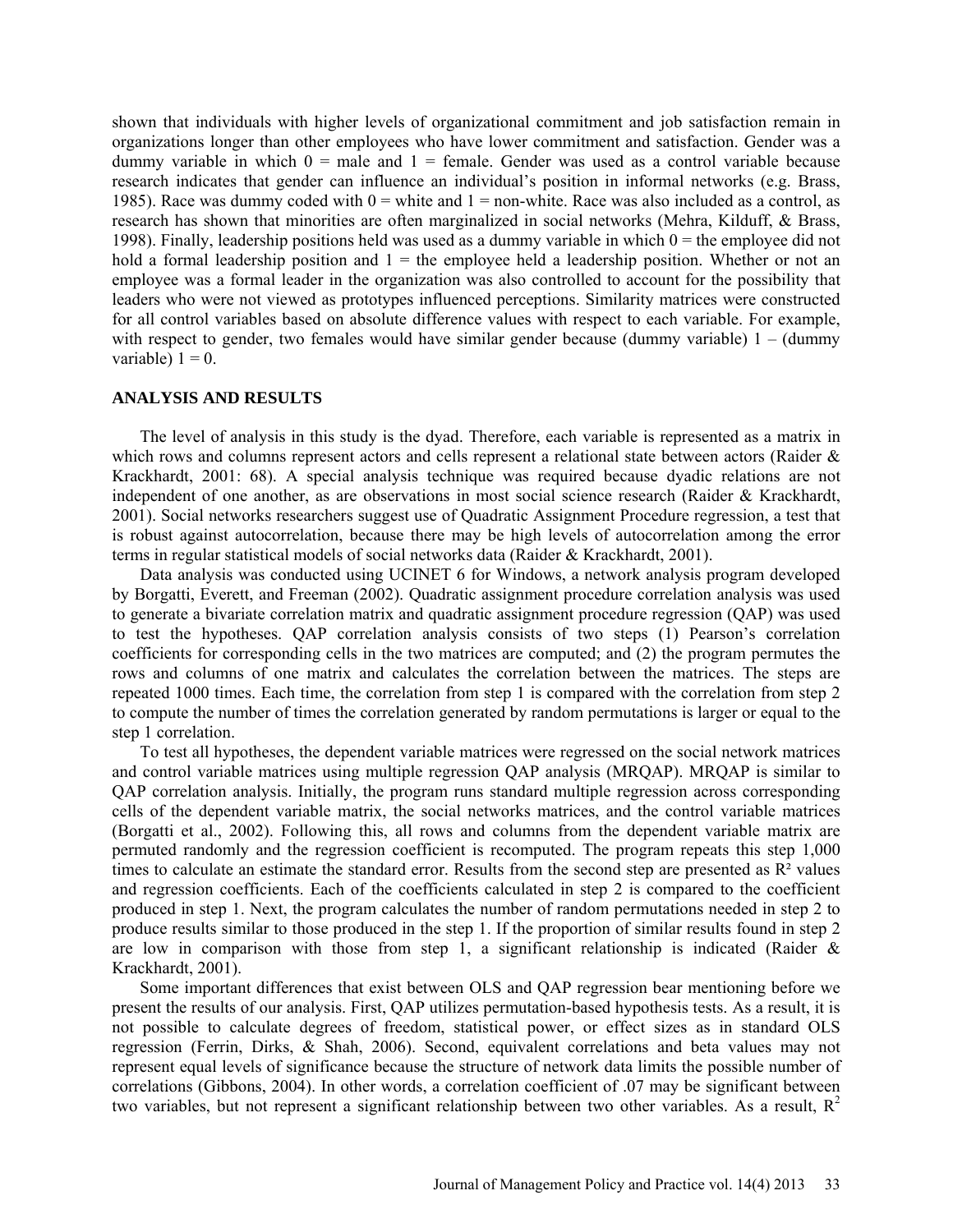values tend to be smaller than in regular OLS regression as well. The result of these differences is that the, the primary statistic of interest in QAP analysis is the *p*-value, and  $R^2$  values tend to have little meaning (Gibbons, 2004). A *p*-value of .01 means that 1 percent of the permutations demonstrated a greater correlation than what was observed (Gibbons, 2004).

Table 1 provides descriptive statistics for control, independent, and dependent variables used in this study. As expected, employees generally maintained more weak relationships with prototypes than strong relationships. The mean number of strong prototype relationships that employees reported was 8.1 (sum of strong prototypes, strong prototype-advice, strong prototype-friend, and strong prototype-friendadvice).

# **TABLE 1 DESCRIPTIVE STATISTICS**

|    |                           | Mean | Stand Dev | Minimum          | Maximum        |
|----|---------------------------|------|-----------|------------------|----------------|
| 1  | Race                      |      |           |                  |                |
| 2  | Tenure                    | 1.94 | 1.26      | 0                | 6.33           |
| 3  | Female                    | 60%  |           |                  |                |
| 4  | Leadership                | .05  | .23       | 0                | 1              |
|    | <b>Weak Ties</b>          |      |           |                  |                |
| 5  | Advice                    | .36  | .92       | 0                | 6              |
| 6  | Friend                    | 6.45 | 6.12      | 0                | 37             |
| 7  | Prototype                 | 6.04 | 6.51      | 0                | 34             |
| 8  | Friend-Advice             | .17  | .46       | 0                | 2              |
| 9  | Advice-Prototype          | .22  | .55       | $\boldsymbol{0}$ | $\overline{3}$ |
| 10 | Friend-Prototype          | 4.65 | 4.75      | 0                | 36             |
| 11 | Friend-Advice-Prototype   | .57  | .95       | 0                | 5              |
|    | <b>Strong Ties</b>        |      |           |                  |                |
| 12 | Advice                    | .14  | .41       | $\boldsymbol{0}$ | $\overline{2}$ |
| 13 | Friend                    | 1.96 | 2.49      | 0                | 16             |
| 14 | Prototype                 | 1.37 | 2.87      | 0                | 19             |
| 15 | Friend-Advice             | .25  | .59       | 0                | 3              |
| 16 | Advice-Prototype          | .57  | 1.51      | $\boldsymbol{0}$ | 12             |
| 17 | Friend-Prototype          | 3.22 | 4.39      | 0                | 32             |
| 18 | Friend-Advice-Prototype   | 2.85 | 3.26      | 0                | 14             |
|    | Dependent Variables       |      |           |                  |                |
| 19 | Organizational Commitment | 4.09 | .62       | 1.71             | 5.00           |
| 20 | Job Satisfaction          | 4.11 | .56       | 2.82             | 5.00           |

Note.  $N = 93$  for all variables

Table 2 provides the intercorrelations for all variables. The reliability coefficient for organizational commitment was .77, which is consistent with past research (Mathieu & Zajac, 1990). The job satisfaction scale demonstrated an alpha coefficient of .69.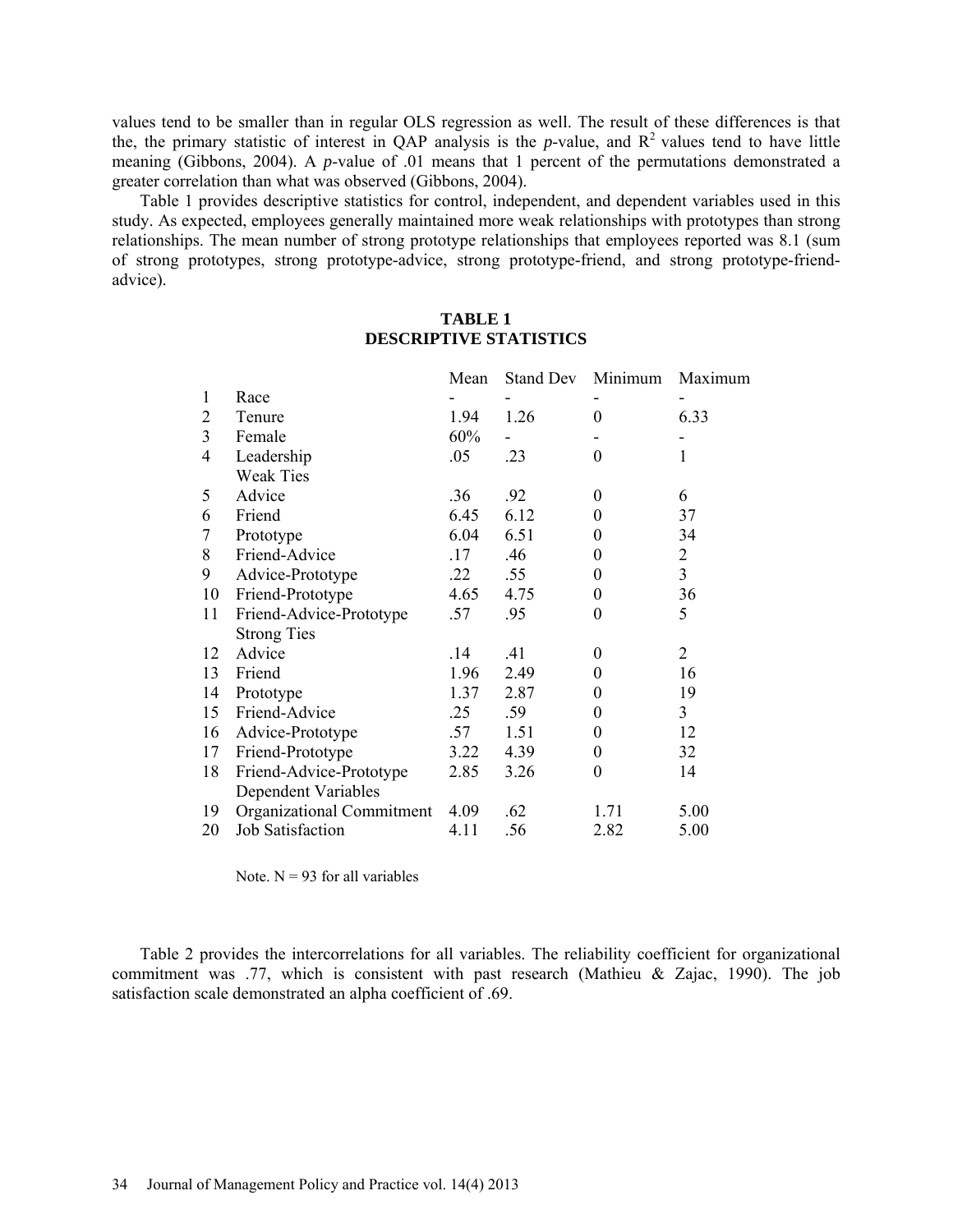#### **TABLE 2** RESULTS OF QAP CORRELATIONAL ANALYSIS

|                     |                                                                         | 1.           | 2                      | 3                              | 4              | 5             | 6                                                    |                      | 8 | $\mathsf{Q}$                                                                                            | 10             | 11                     | 12             | 13                           | 14                     | 15                   | 16   | 17             | 18                   | 19 |
|---------------------|-------------------------------------------------------------------------|--------------|------------------------|--------------------------------|----------------|---------------|------------------------------------------------------|----------------------|---|---------------------------------------------------------------------------------------------------------|----------------|------------------------|----------------|------------------------------|------------------------|----------------------|------|----------------|----------------------|----|
| 1<br>$\overline{2}$ | Race<br>Tenure                                                          | $-0.07$      |                        |                                |                |               |                                                      |                      |   |                                                                                                         |                |                        |                |                              |                        |                      |      |                |                      |    |
| 3                   | Gender                                                                  | $-0.02$ 0.05 |                        |                                |                |               |                                                      |                      |   |                                                                                                         |                |                        |                |                              |                        |                      |      |                |                      |    |
| 4                   | Leadership                                                              |              | $-0.08$ 0.14           | $-0.03$                        |                |               |                                                      |                      |   |                                                                                                         |                |                        |                |                              |                        |                      |      |                |                      |    |
| 5                   | Weak Ties<br>Advice                                                     | 0.01         |                        | $-0.01$ $-0.01$ 0.04           |                |               |                                                      |                      |   |                                                                                                         |                |                        |                |                              |                        |                      |      |                |                      |    |
| 6                   | Friend                                                                  |              | $-0.03 - 0.05 0.02$    |                                | $-0.03 - 0.02$ |               |                                                      |                      |   |                                                                                                         |                |                        |                |                              |                        |                      |      |                |                      |    |
| 7                   | Prototype                                                               |              | $-0.03 - 0.03$ 0.00    |                                | 0.06           | $-0.02 -0.07$ |                                                      |                      |   |                                                                                                         |                |                        |                |                              |                        |                      |      |                |                      |    |
| 8                   | Friend-Advice                                                           | 0.03         | $-0.01$                | $-0.01$ 0.02                   |                | 0.00          | $-0.01 - 0.01$                                       |                      |   |                                                                                                         |                |                        |                |                              |                        |                      |      |                |                      |    |
| 9                   | Advice-Prototype                                                        | 0.01         |                        | $-0.01$ $-0.02$ $0.02$         |                | 0.00          |                                                      | $-0.01 - 0.01 0.00$  |   |                                                                                                         |                |                        |                |                              |                        |                      |      |                |                      |    |
| 10                  | Friend-Prototype                                                        |              | $-0.08$ $-0.06$ $0.01$ |                                | 0.07           |               | $-0.01$ $-0.06$ $-0.06$ $-0.01$                      |                      |   | $-0.01$                                                                                                 |                |                        |                |                              |                        |                      |      |                |                      |    |
| 11                  | Friend-Advice-Prototype                                                 | $-0.04$      | $-0.01$ 0.01           |                                | 0.05           |               | $-0.01$ $-0.02$ $-0.02$ 0.00                         |                      |   | 0.00                                                                                                    | $-0.02$        |                        |                |                              |                        |                      |      |                |                      |    |
|                     | <b>Strong Ties</b><br>12 Advice                                         | 0.02         |                        | $-0.02 -0.02 0.03$             |                |               | $0.00 -0.01 -0.01 0.00$                              |                      |   | 0.00                                                                                                    | $-0.01$ 0.00   |                        |                |                              |                        |                      |      |                |                      |    |
|                     | 13 Friend                                                               | $-0.07$      | $-0.04$ 0.00           |                                | 0.01           |               |                                                      |                      |   | $-0.01$ $-0.04$ $-0.04$ $-0.01$ $-0.01$                                                                 | $-0.03 - 0.01$ |                        | $-0.01$        |                              |                        |                      |      |                |                      |    |
|                     | 14 Prototype                                                            |              | $-0.01$ $-0.02$ 0.00   |                                | 0.14           |               |                                                      |                      |   | $-0.01$ $-0.03$ $-0.03$ $-0.01$ $-0.01$ $-0.03$ $-0.01$                                                 |                |                        | $-0.01 - 0.02$ |                              |                        |                      |      |                |                      |    |
| 15                  | Friend-Advice                                                           | $-0.01$ 0.00 |                        | $-0.01$                        | 0.01           | 0.00          |                                                      | $-0.01$ $-0.01$ 0.00 |   | 0.00                                                                                                    | $-0.01$ 0.00   |                        | 0.00           | $-0.01 - 0.01$               |                        |                      |      |                |                      |    |
| 16                  | Advice-Prototype                                                        | 0.03         | $-0.05$                | $-0.02$ 0.00                   |                |               | $-0.01$ $-0.02$ $-0.02$ 0.00                         |                      |   | 0.00                                                                                                    |                | $-0.02$ $-0.01$ $0.00$ |                |                              | $-0.01$ $-0.01$ $0.00$ |                      |      |                |                      |    |
| 17                  | Friend-Prototype                                                        |              | $-0.06$ $-0.02$ $0.02$ |                                | 0.19           |               |                                                      |                      |   | $-0.01$ $-0.05$ $-0.05$ $-0.01$ $-0.01$ $-0.04$ $-0.02$ $-0.01$ $-0.03$ $-0.02$ $-0.01$ $-0.02$         |                |                        |                |                              |                        |                      |      |                |                      |    |
| 18                  | Friend-Advice-Prototype                                                 |              |                        | $-0.03$ $-0.06$ $-0.02$ $0.05$ |                |               |                                                      |                      |   | $-0.01$ $-0.05$ $-0.05$ $-0.01$ $-0.01$ $-0.04$ $-0.01$ $-0.01$ $-0.03$ $-0.02$ $-0.01$ $-0.01$ $-0.03$ |                |                        |                |                              |                        |                      |      |                |                      |    |
| 19<br>20            | Dependent Variables<br>Organizational<br>Commitment<br>Job Satisfaction | 0.04<br>0.07 | 0.05<br>0.08           | 0.00<br>$-0.02$ 0.06           |                | 0.03          | $-0.06$ $-0.04$ $0.01$ $0.02$<br>$-0.03 - 0.03$ 0.00 |                      |   | $-0.02$ $-0.02$ $0.01$ $-0.02$ $0.00$<br>0.03                                                           | $-0.03$ 0.00   |                        | 0.00           | $-0.05$ 0.02<br>$-0.03$ 0.02 |                        | $-0.02$ 0.01<br>0.01 | 0.01 | $-0.04 - 0.05$ | $-0.05$ $-0.03$ 0.30 |    |

The results for the QAP regression analysis are presented in Table 3. With respect to the control variables, our results showed that similarity in race, tenure, gender and leadership positions were not related to similarity in commitment or job satisfaction. However, weak advice-prototype ties (beta = .29, *p*<.05) were positively and significantly related to similarity in job satisfaction. Consistent with our expectations, as well as past research, strong social networks ties were significantly related to dependent variables. Strong friendship ties were positively and significantly related to organizational commitment (beta = .18,  $p$ <.05), but not job satisfaction (beta = .10,  $p$ >.05). The relationships between strong friendadvice ties and organizational commitment (beta = .24,  $p$ <.05) were also positive and significant. Strong advice ties were not significantly related to any of the dependent variables.

Hypothesis 1 predicted that an employee's organizational commitment and job satisfaction would be positively related to the organizational commitment and job satisfaction of coworkers with whom that employee maintained strong prototype relationships. Results indicated that strong prototype relationships were not significantly related to organizational commitment (H1a: beta  $=$  -.06,  $p$  $>$ .05) or job satisfaction (H1b: beta =  $-0.07$ , *p* $> 0.05$ ). Overall, then, we found that employees were not influenced by prototypes with whom they had frequent contact when the relationship was not characterized by advice or friendship.

Our expectation with respect to Hypothesis 2 was that an employee's (a) organizational commitment, and (b) job satisfaction would be positively related to the level of (a) organizational commitment, and (b) job satisfaction of coworkers with whom that employee maintained strong advice-prototype relationships. We found no support for this hypothesis, as strong advice-prototype relationships were not related to similarity in organizational commitment (H2a: beta =  $-0.03$ ,  $p > 0.05$ ) or job satisfaction (H2b: beta =  $-0.03$ , *p*>.05). Therefore, we found no evidence to suggest that employees adopt organization- and job-related perceptions similar to those of prototype-advice ties.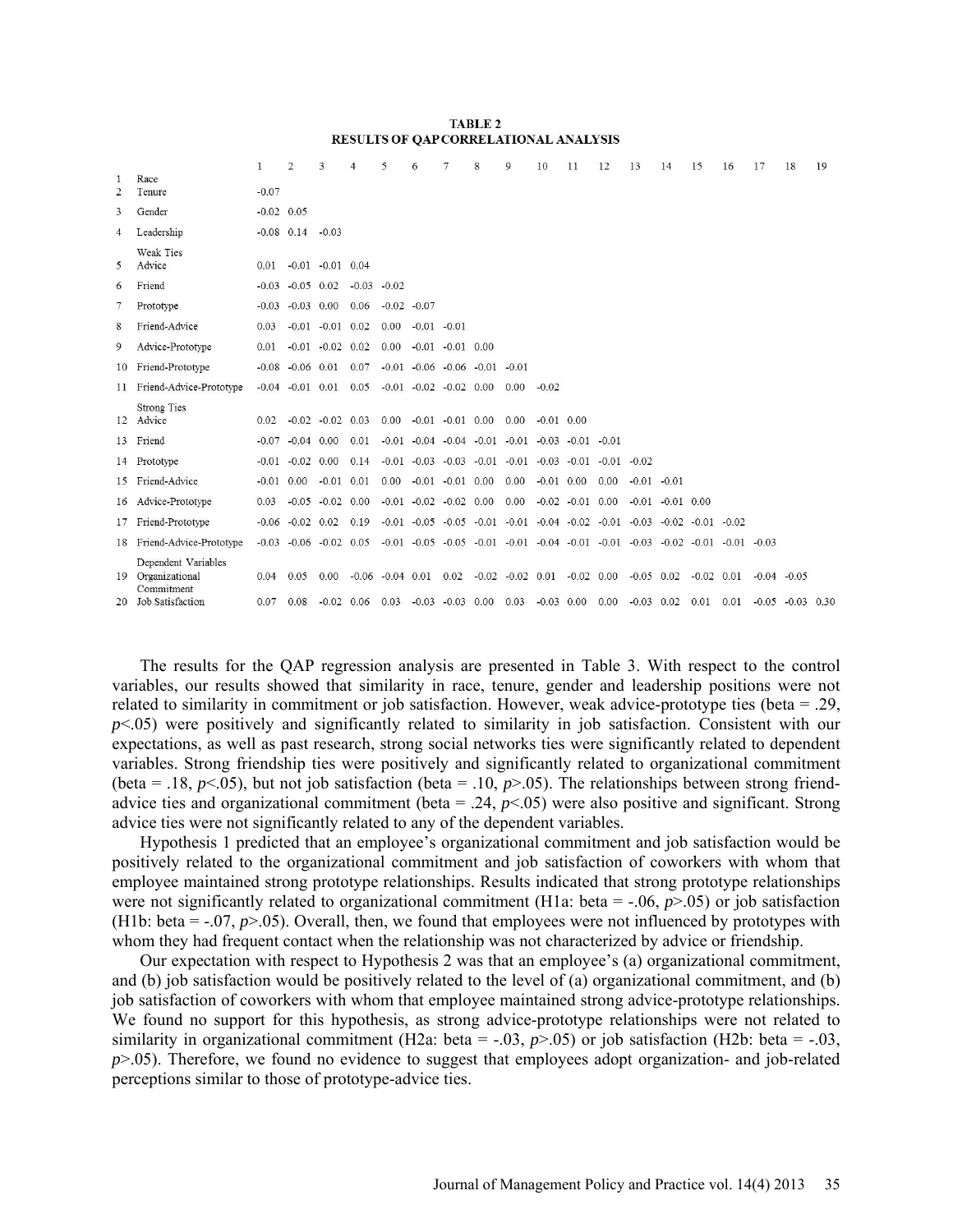In Hypothesis 3, we predicted that an employee's (a) organizational commitment and (b) job satisfaction would be positively related to the (a) organizational commitment and (b) job satisfaction of coworkers with whom that employee maintained strong friend-prototype relationships. We found partial support for this hypothesis, as strong friend-prototype relationships were positively and significantly related to similarity in job satisfaction (H3b: beta =  $.13$ ,  $p$ <.05) but not organizational commitment (H3a:  $beta = .11, p > .05$ ).

Finally, we predicted in Hypothesis 4 that an employee's (a) organizational commitment and (b) job satisfaction would be positively related to the (a) organizational commitment and (b) job satisfaction of coworkers with whom that employee maintained strong friend-advice-prototype relationships. Overall, we found support for this hypothesis. Employees had similar organizational commitment (H4a: beta = .17,  $p$ <.01) and job satisfaction (H4b: beta = .09,  $p$ <.05) to strong friend-advice-prototypes.

| Dependent                    | Organizational<br>Commitment | Job<br>Satisfaction |
|------------------------------|------------------------------|---------------------|
| Independent                  |                              |                     |
| <b>Control Variables</b>     |                              |                     |
| Race                         | $-0.05$                      | $-0.08$             |
| Tenure                       | $-0.03$                      | $-0.03$             |
| Gender                       | 0.00                         | 0.02                |
| Leadership                   | 0.12                         | $-0.08$             |
| <b>Weak Ties</b>             |                              |                     |
| Advice                       | 0.35                         | $-0.18$             |
| Friend                       | $-0.01$                      | 0.07                |
| Prototype                    | $-0.02$                      | 0.06                |
| Friend-Advice                | 0.2                          | $-0.00$             |
| Advice-Prototype             | 0.20                         | $0.29*$             |
| Friend-Prototype             | $-0.02$                      | 0.07                |
| Friend-Advice-Prototype      | 0.15                         | 0.03                |
| <b>Strong Ties</b>           |                              |                     |
| Advice                       | $-0.00$                      | 0.02                |
| Friend                       | $0.18*$                      | 0.10                |
| Prototype (H1)               | $-0.06$                      | $-0.07$             |
| Friend-Advice                | $0.24*$                      | $-0.10$             |
| Advice-Prototype (H2)        | $-0.03$                      | $-0.03$             |
| Friend-Prototype (H3)        | 0.11                         | $0.13*$             |
| Friend-Advice-Prototype (H4) | $0.17**$                     | $0.09*$             |

## **TABLE 3 RESULTS OF HYPOTHESES TESTS USING QAP REGRESSION**

*Note.* Unstandardized beta coefficients are displayed. Coefficient signs indicate greater (+) or lesser (-) interpersonal perceptual similarity. \*Significant at .05 level; \*\*Significant at .01 level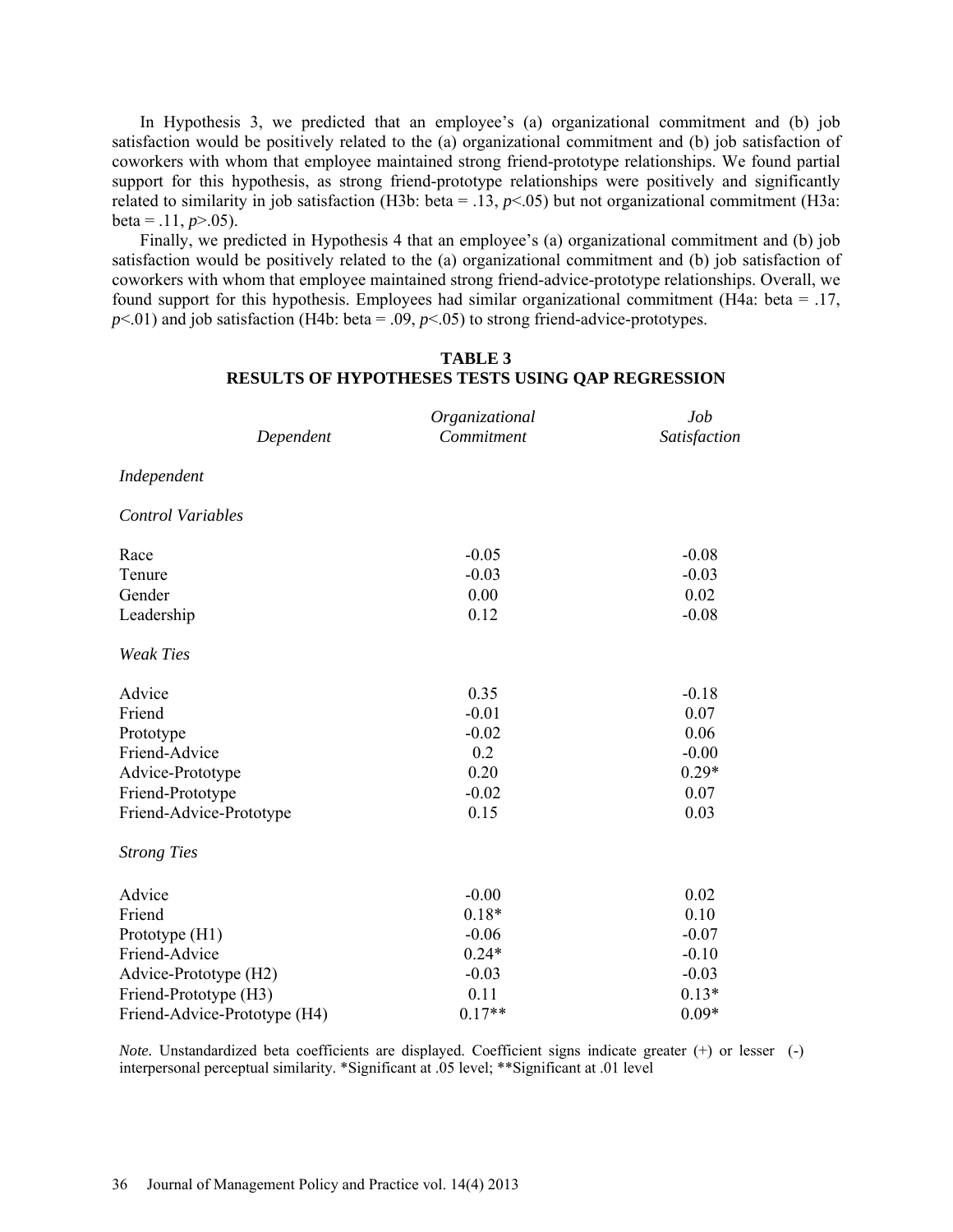#### **DISCUSSION**

In this study, we examined the proposition that social influence exerted by prototypes would shape employees' organization- and job-related perceptions. Results indicate that employees' job satisfaction was similar to the job satisfaction of prototypes with whom they maintained strong friendship relationships, and strong friend-advice-prototype relationships. Employees tended to have similar organizational commitment to prototypes with whom they maintained strong friend-advice relationships. In particular, when such relationships are strong (as opposed to weak) and based to some degree in affect (as opposed to advice) in nature, there is a more conducive environment for social influence. Overall, it seems that the affect and identification that underlies friendship relationships are additional conditions that must be present in order for prototypes to have influence. In the absence of such conditions, an employee will perceive that they are sufficiently different than the prototype, which erodes the prototype's ability to influence (or the coworkers' willingness to be influenced).

#### **Theoretical Contributions**

Our study makes several contributions to the literature. First, results suggest that prototypes are potentially an important source of social influence, a possibility overlooked in past social networks research. Second, our study adds to research demonstrating that social influence affects employee perceptions. Prior social influence research reveals that employees' social ties are related to perceptions of and attitudes towards organizations, including perceptions of organizational justice (Umphress et al., 2003), perceived organizational support (Zagenczyk et al., 2010), attitudes towards technology (Burkhardt, 1994); decisions regarding job interviews (Kilduff, 1990); and beliefs about organizational coordination (Meyer, 1994). However, no prior research of which we are aware had explored the possibility that organizational commitment and job satisfaction, which were previously conceptualized as dyadic relationships between the employee and the organization, were subject to social influence. Third, our study indicates that the study of social influence may benefit from consideration of not only whether ties are present, but also how strong these ties are and whether or not the ties are multiplex. Most social influence studies do not consider tie strength, but the results of this study demonstrate that, overall, strong ties are more influential than are weak ties. While we did not make explicit hypotheses regarding weak employee-prototype relationships, we did control for these variables. We found that weak adviceprototype and friend-prototype relationships were related to similarity in job satisfaction, but all other weak prototype relationships were insignificant. The overall pattern of our results suggests that accounting for tie strength and tie content is important in social influence research.

In addition, our results indicate that in general, multiplex ties are more influential than simplex ties. Again, most social influence studies in organizations pay little attention to multiplex ties, despite the fact that researchers such as Portes (1998) have emphasized how potentially influential such ties can be. Understanding the fact that multiplex relationships are influential is important, as it suggests that future social influence studies should use measures that not only differentiate friendship and advice ties, but also examine the effects of combinations of ties. This may have implications for managers as well; if managers can devise strategies to develop friendship relationships between employees and prototypes, prototypes may have a stronger positive effect on employee learning.

Finally, this study makes an important contribution to organizational identification research. Previous research has generally explored the degree to which an employee identifies with the organization affects various outcomes associated with that particular employee (Riketta, 2005). Our study builds on this research by furthering our understanding by investigating the effects that high identifiers (i.e., prototypes) have on other organization members. Accordingly, defining prototypes as a social network tie opens new avenues for researchers to answer a number of questions about prototypes, such as what other outcomes might be affected by prototypes, what characteristics or attributes are related to an employee being perceived as a prototype, what effect do multiple strong-prototype ties have on employee perceptions, etc.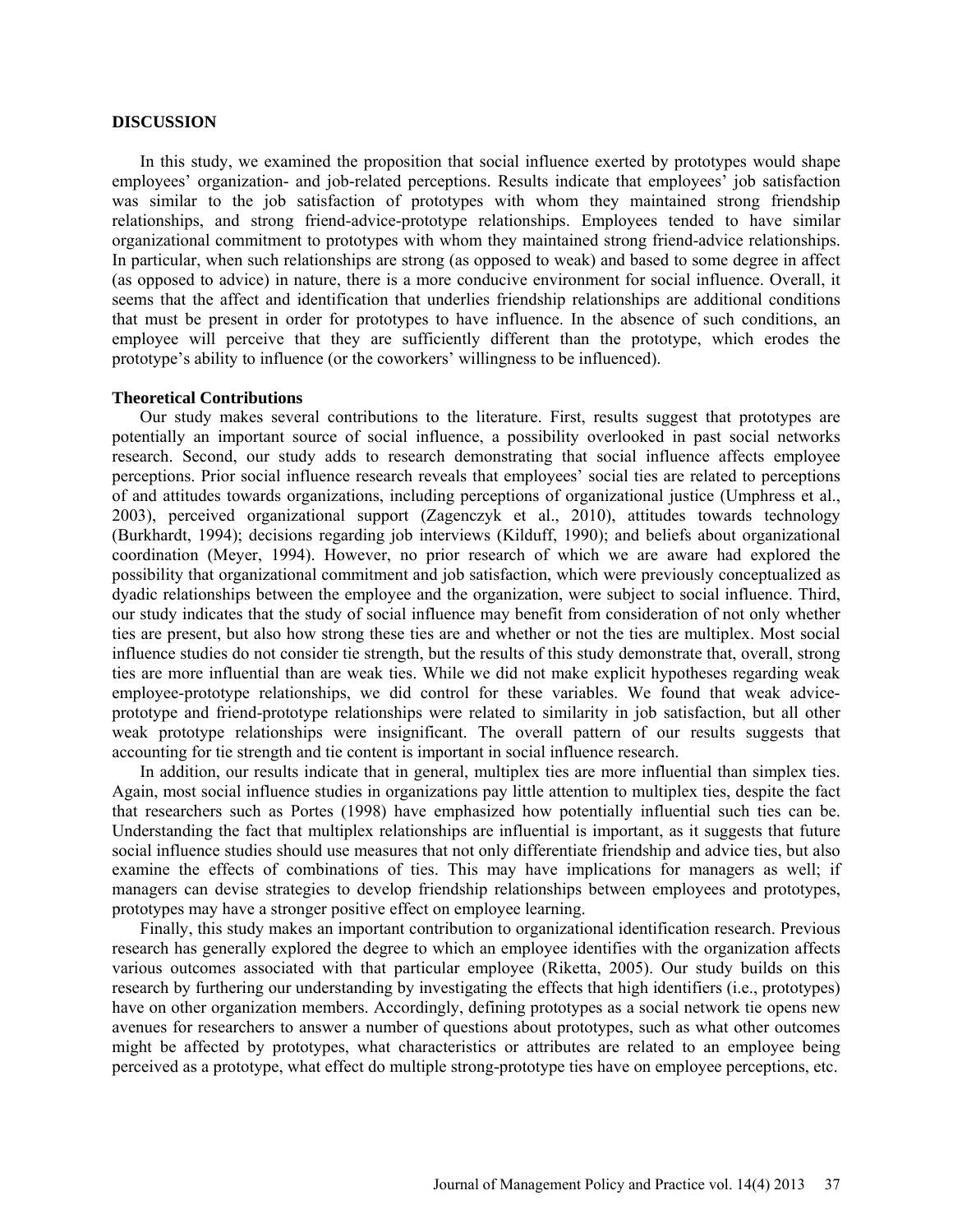#### **Managerial Implications**

While many organizations view job satisfaction and organizational commitment as individual-level perceptions, our findings indicate that the occurrences of these phenomena are more complex. Therefore, companies must be concerned not just with how they treat individual workers, but rather with how they treat all workers in the organization. If employees who are widely regarded as prototypes are treated in such a manner by the organization that their commitment wanes or they become unsatisfied with their jobs, such a situation could lead to a pervasive belief among other organizational members that the they should not be committed to the organization or satisfied with their jobs either. However, if prototypical employees feel committed and satisfied, their positive beliefs may pervade the organization as employees who do not have positive beliefs, and who are friends with these prototypes, will adjust their perceptions of the organization to be consistent with prototypical employees. This has implications for communication in organizations: managers may be well served to use prototypical employees to deliver messages when information provided by the organization through formal channels is unlikely to be believed (e.g., Bordia, DiFonzo, Haines, & Chaseling, 2005) or during difficult or stressful organizational change efforts (Bordia, Jones, Gallois, Callan, & DiFonzo, 2006), particularly when past change efforts have been difficult or unsuccessful (Bordia, Restubog, Jimmieson, & Irmer, 2011) or when employees feel that the organization actively attempts to make it more difficult for them to achieve their personal and professional goals (Gibney, Zagenczyk, & Masters, 2010).

#### **Limitations**

The cross-sectional nature of this study makes it impossible to rule out the possibility that similarity in perceptions among individuals actually drives whether or not they have ties. It is conceivable that employees who are dissatisfied with their relationship with the organization or jobs would commiserate together, consistent with the idea that "misery loves company." However, most research reveals that relationships are formed as a result of similarity that exists between individuals with respect to variables such as gender, race, or religious affiliation (e.g. Brass, 1985). These variables are probably more salient than are beliefs regarding the organization when it comes to relationship formation. Indeed, most network studies that use perceptual similarity as a dependent variable consider it to be the result of interaction between employees, not a force that drives interaction between employees (e.g., Burkhardt, 1994).

Second, the manner in which tie strength was measured is potentially problematic because it does not account for the meaningfulness of interactions. Our approach to measuring tie strength was used by Granovetter (1973) as well as Nelson (1989) and others, and in many cases researchers report that frequency of contact is highly correlated with other dimensions of tie strength (reciprocity, intensity, etc.). However, this does not preclude the possibility that individuals who had frequent trivial interactions were classified as strong ties, while individuals who had more meaningful (but less frequent) interactions were classified as weak ties.

#### **Future Research**

This study presents a number of opportunities for future research. First, while we explored the role that a number of different ties play in influencing employees' perceptions, it likely that other network ties may also be influential. Future research examining the degree to which ties are regarded to be trustworthy may be particularly relevant. Second, future research could more thoroughly investigate the directionality of advice ties. In this study, employees were only asked from whom they receive advice. It could be argued that "advice-givers" perceptions are important in shaping the perceptions of advice-receivers.

#### **CONCLUSION**

Results of our studies indicate that prototypes may be an important source of social influence in organizations. Our results show that employees tend to have similar organization- and job-related perceptions to those of coworkers with whom they maintain strong friend-prototype relationships, and strong friend-advice-prototype relationships. Further, our findings provide some support for social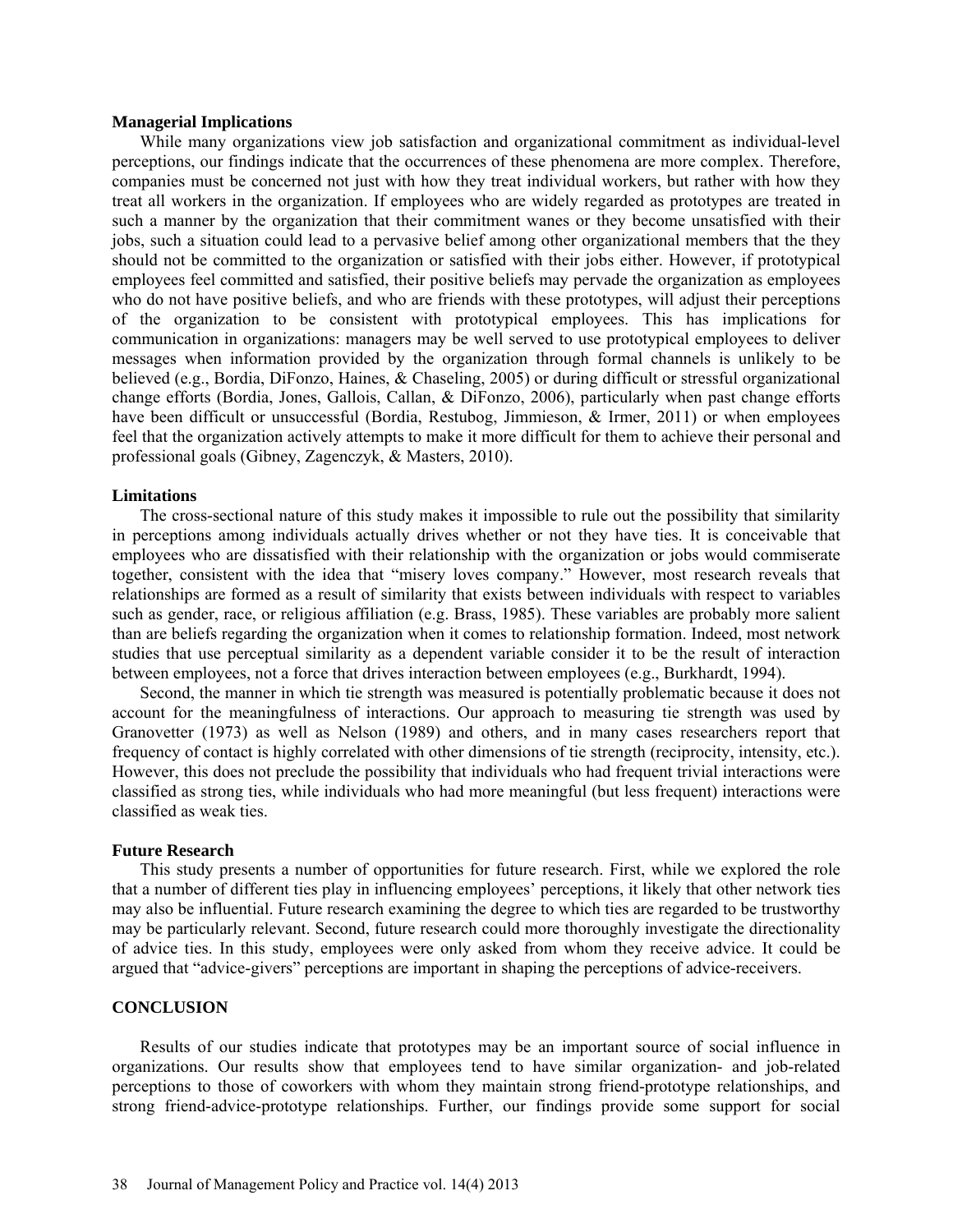information processing, social identification, and social learning theories as influence mechanisms exerted by prototypes in organizations.

# **REFERENCES**

Ashforth, B. E. & Mael, F. (1989). Social identity theory and the organization. *Academy of Management Review, 14,* 20-39.

Bandura, A. (1986). *Social foundations of thought and action*. Englewood Cliffs, NJ: Prentice Hall.

Bartel, C., & Dutton, J.E. (2001). Ambiguous organizational memberships: Constructing organizational identities in interactions with others. In M.A. Hogg & D.J. Terry (Eds.), *Social identity processes in organizational contexts* (pp. 115-130). Philadelphia, PA: Psychology Press.

Bartel, C., & Wiesenfeld, B (2012). The social negotiation of group prototype ambiguity in dynamic organizational contexts. *Academy of Management Review*, Published online before print October 3, 2012, doi: 10.5465/amr.2011.0300.

Bommer, W. H., Miles, E. W., & Grover, S. L. (2003). Does one good turn deserve another? Coworker influences on employee citizenship. *Journal of Organizational Behavior*, *24,* 181-196.

Bordia, P., DiFonzo, N., Haines, R., & Chaseling, E. (2005). Rumors denials as persuasive messages: Effects of personal relevance, source, and message characteristics. *Journal of Applied Social Psychology, 35,* 1301-1331.

Bordia, P., Jones, E., Gallois, C., Callan, V., & DiFonzo, N. (2006). Management are aliens! Rumors and stress during organizational change. *Group & Organization Management, 31,* 601-621.

Bordia, P., Restubog, S.L.D., Jimmieson, N.L., & Irmer, B.E. (2011). Haunted by the past: Effects of poor change management history on employee attitudes and turnover. *Group & Organization Management, 36,* 191-222.

Borgatti, S.P., Everett, M.G. & Freeman, L.C. (2002). *UCINET 6 for Windows: Software for Social Network Analysis*. Harvard: Analytic Technologies.

Brass, D.J. (1985). Men's and women's networks: A study of interaction patterns and influence in an organization. *Academy of Management Journal*, *28*, 327-343.

Brass, D.J., Galaskiewicz, J., Greve, H.R., & Tsai, W. (2004). Taking stock of networks and organizations: A multilevel perspective. *Academy of Management Journal, 47,* 795-817.

Burkhardt, M.E. (1994). Social interaction effects following a technological change: A longitudinal investigation. *Academy of Management Journal*, *37*, 869-898.

Churchill, G.A., Jr., Ford, N.M., & Walker, O.C., Jr., (1974). Measuring the job satisfaction of the industrial salesman. *Journal of Marketing Research, 11*, 254-260.

Coleman, J.S., Katz, E. & Menzel, H. (1966). *Medical innovation: A diffusion study*. New York: Bobbs-Merrill.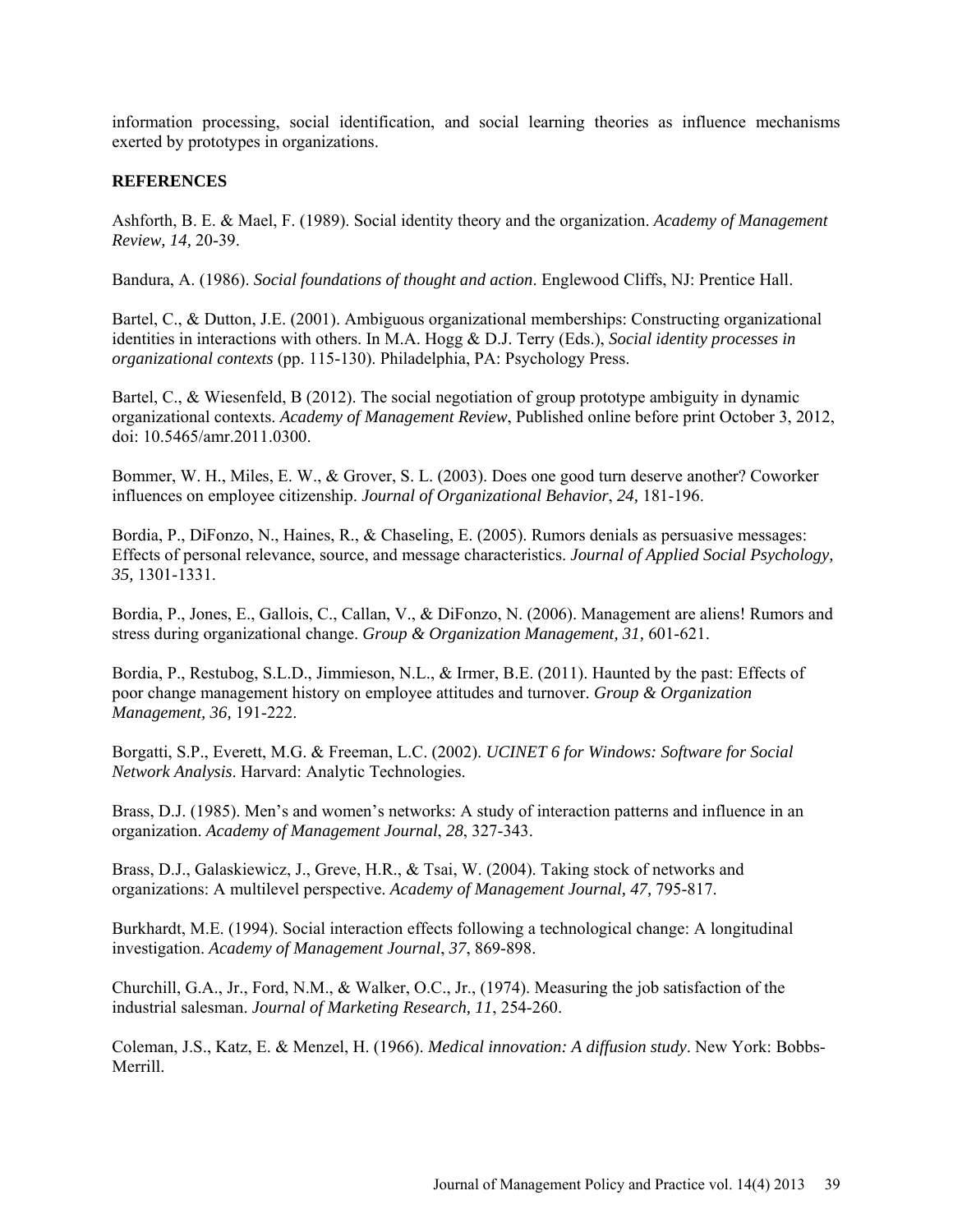De Cremer, D., van Dijke, M., & Mayer, D.M. (2010, August 30). Cooperating when "you" and "I" are treated fairly: The moderating role of leader prototypicality. *Journal of Applied Psychology*. Advance online publication. Doi: 10.1037/a0020419.

Felson, R.B., & Reed, M. (1986). The effect of parents on the self-appraisals of children. *Social Psychology Quarterly, 49*, 302-308.

Ferrin, D.L., Dirks, K.T., & Shah, P.P. (2006). Direct and indirect effects of third-party relationships on interpersonal trust. *Journal of Applied Psychology, 91*, 870-883.

Festinger, L. (1954). A theory of social comparison processes. *Human Relations*, *7*, 117-140.

Gibbons, D.E. (2004). Friendship and advice networks in the context of changing professional values. *Administrative Science Quarterly, 49*, 238-262.

Gibney, R., Masters, M., & Zagenczyk, T.J. (2009). The negative aspects of social exchange: An introduction to perceived organizational obstruction. *Group & Organization Management, 34,* 665-697.

Granovetter, M. (1973). The strength of weak ties. *American Journal of Sociology*, *78*, 1360-1380.

Grosser, T.J., Lopez-Kidwell, V., & Labianca, G. (2010). A social network analysis of positive and negative gossip in organizational life. *Group & Organization Management, 35,* 177-212.

Hammer, M. (1985). Implications of behavioral and cognitive reciprocity in social network data. *Social Networks, 7*, 189-201.

Ho, V.T., & Levesque, L. (2005). With a little help from my friends (and substitutes): Social referents and influence in psychological contract fulfillment. *Organization Science, 16*, 275-289.

Hogg, M.A., & Terry, D.J. (2000). Social identity and self-categorization processes in organizational contexts. *Academy of Management Review, 25,* 121-140.

Hogg, M.A., & van Knippenberg, D. (2003). Social identity and leadership processes in groups. In M.P. Zanna (Ed.), *Advances in experimental social psychology* (Vol. 35, pp. 1-52). San Diego, CA: Academic Press.

Hornsey, M.J. (2008). Social identity theory and self-categorization theory: A historical review. *Social and Personality Psychology Compass, 2*, 204-222.

Ibarra, H. (1999). Provisional selves: Experimenting with image and identity in professional adaptation. *Administrative Science Quarterly, 44*, 764-791.

Ibarra, H., & Andrews, S.B. (1993). Power, social influence, and sensemaking: Effects of network centrality and proximity on employee perceptions. *Administrative Science Quarterly*, *38*, 277-303.

Kilduff, M. (1990). The interpersonal structure of decision-making: A social comparison approach to organizational choice. *Organizational Behavior and Human Decision Processes*, *47,* 270-288.

Marsden, P.V. (1988). Homogeneity in confiding relations. *Journal of Social Networks*, *10*, 57-76.

Marsden, P.V. (1990). Network data and measurement. *Annual Review of Sociology*, *16*, 435-463.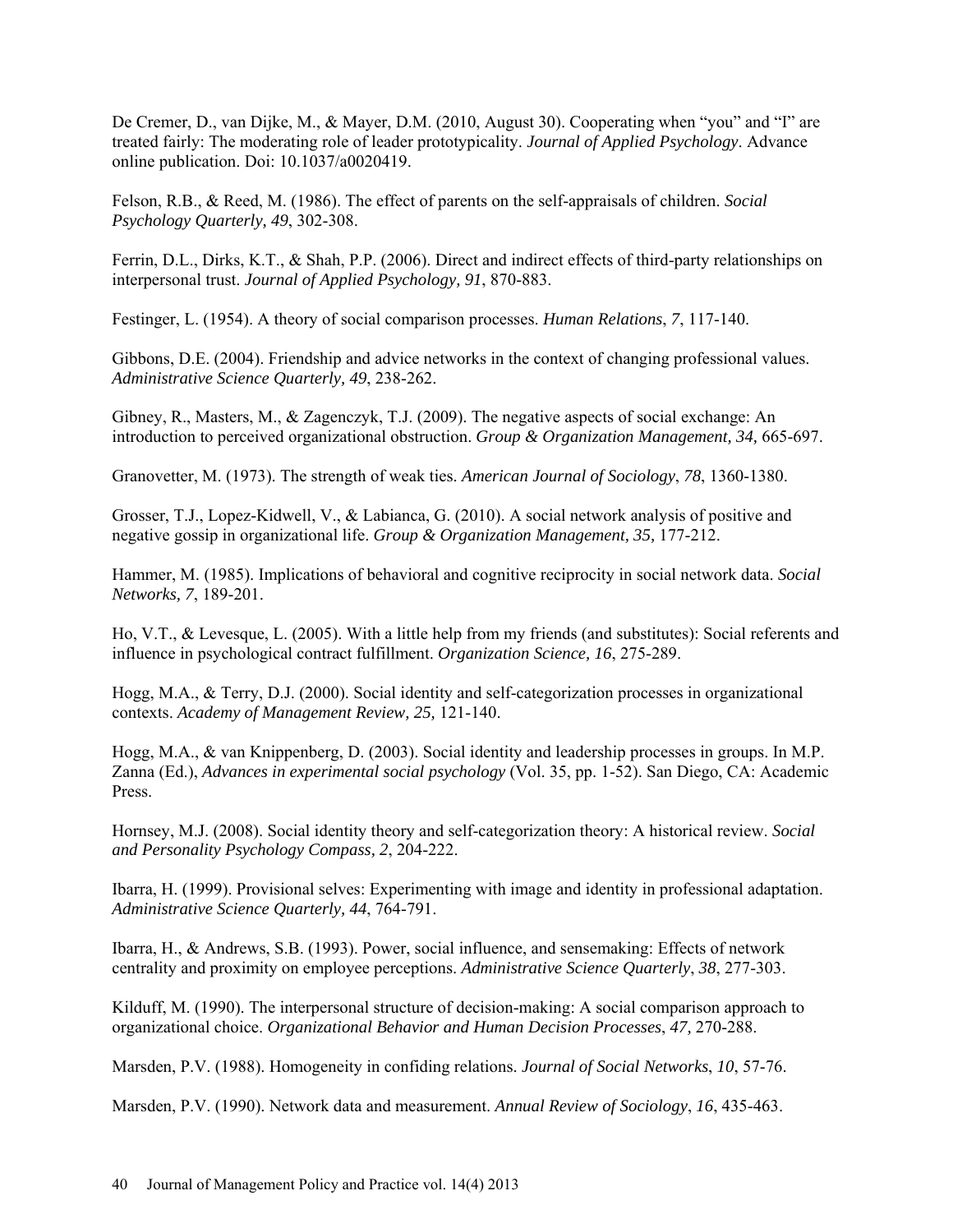Marsden, P.V. (2011). Survey methods for network Data. . In J. Scott & P.J. Carrington (Eds.), *The sage handbook of social network analysis* (pp. 370-388). London, UK: Sage.

Marsden, P.V., & Campbell, K.E. (1984). Measuring tie strength. *Social Forces, 63*, 482-501.

Mathieu, J.E., & Zajac, D.M. (1990). A review and meta-analysis of the antecedents, correlates and consequences of organizational commitment. *Psychological Bulletin, 108,* 171-194.

McAllister, D.J. (1995). Affect- and cognition-based trust as foundations for interpersonal cooperation in organizations. *Academy of Management Journal*, *38*, 24-59.

Mehra, A., Kilduff, M., & Brass, D.J. (1998). At the margins: A distinctiveness approach to the social identity and social networks of underrepresented groups. *Academy of Management Journal, 41*, 441-452.

Meyer, G.W. (1994). Social information processing and social networks: A test of social influence mechanisms*. Human Relations, 47*, 1013-1047.

Morrison, E.W. (2002). Newcomer's relationships: The role of social networks ties during Socialization. *Academy of Management Journal, 45*, 1149-1160.

Mowday, R.T., Steers, R.M., & Porter, L.W. (1979). The measurement of organizational commitment. *Journal of Vocational Behavior, 14,* 224-247.

Nelson, R.E. (1989). The strength of strong ties: Social networks and intergroup conflict in organizations. *Academy of Management Journal*, *32*, 377-401.

Portes, A. (1998). Social capital: Its origins and applications in modern sociology. *Annual Review of Sociology, 24*, 1-24.

Raider, H., & Krackhardt, D.J. (2001). Intraorganizational networks (*pp. 58-74*). In J.A.C. Baum (Ed.), *Companion to Organizations*. Oxford, UK: Blackwell.

Riketta, M. (2005). Organizational identification: A meta-analysis. *Journal of Vocational Behavior, 66,*  358-384.

Salancik, G.R., & Pfeffer, J. (1978). A social information processing approach to job attitudes and task design. *Administrative Science Quarterly*, *23*, 224-253.

Sias, P.M., & Cahill, D.J. (1998). From coworkers to friends: The development of peer friendships in the workplace. *Western Journal of Communication, 62*, 273-299.

Turner, J.C. (1985). Social categorization and the self-concept: A social cognitive theory of group behavior. In E.J. Lawler (Ed.), *Advances in group processes* (Vol. 2, pp. 77-122). Greenwich, CT: JAI Press, Inc.

Turner, J.C., & Oakes, P.J. (1989). Self-categorization theory and social influence. In P.B. Paulus (Ed.), *Psychology of social influence* (2<sup>nd</sup> edition, pp. 233-275). Hillsdale, NJ: Lawrence Erlbaum.